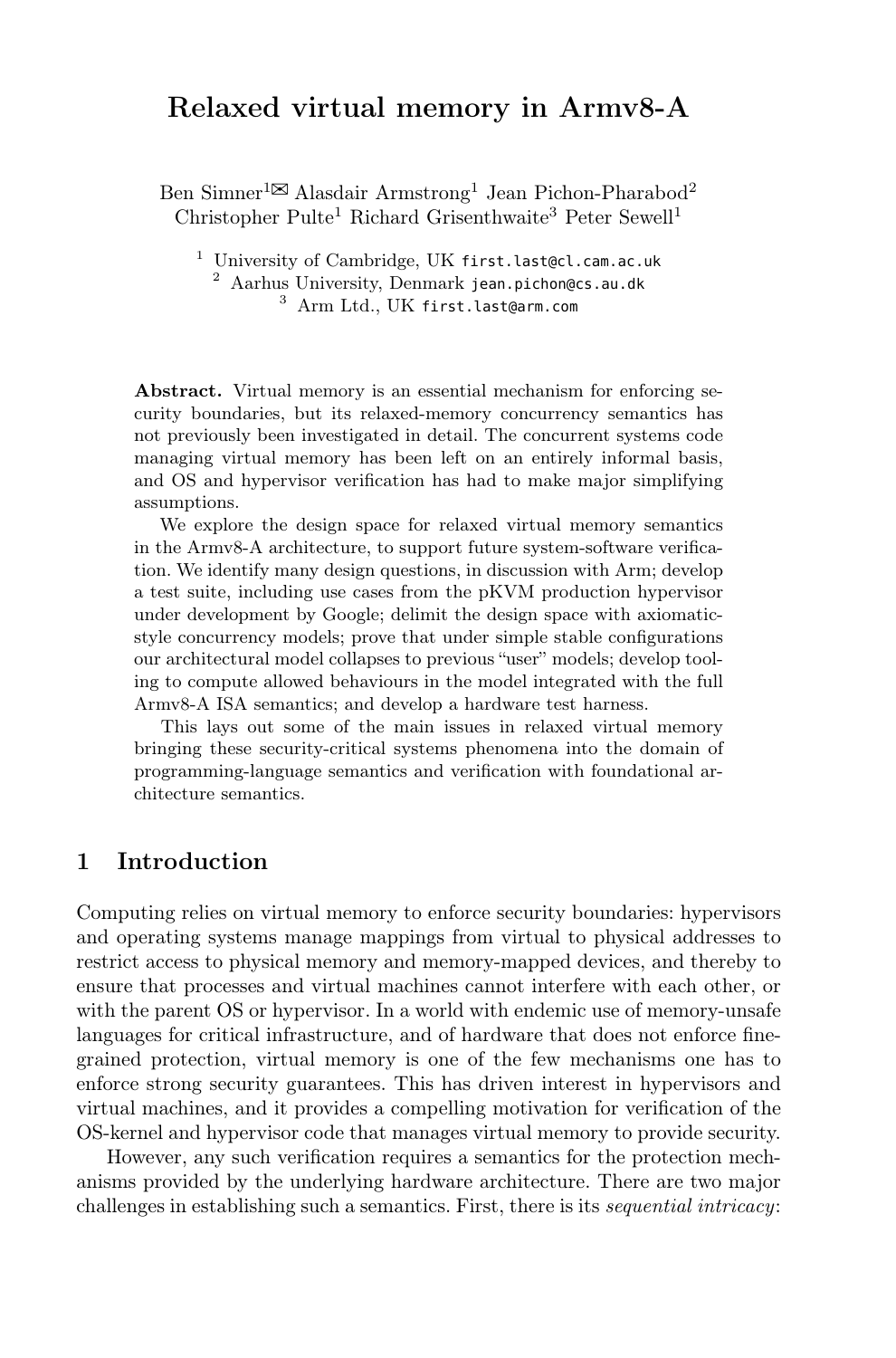virtual memory is one of the most complex aspects of a modern general-purpose architecture. For 64-bit Armv8-A (AArch64) it is described in a 166-page chapter of the prose reference manual [\[13,](#page-25-0) Ch.D5] and includes a host of features and options. Second, and more fundamentally, there is its relaxed memory behaviour. Hardware implementations of virtual memory use in-memory representations of the virtual-to-physical address mappings, represented as hierarchical page tables. For performance, there are dedicated cache structures for commonly used mapping data, in Translation Lookaside Buffers (TLBs). Translations are used often – a single load instruction might need 40 or more page-table entries to translate its fetch and access addresses – but they are changed only rarely, and by systems code not user code. Architectures therefore require manual management of TLB caching, e.g. with specific instructions to invalidate old TLB entries that should no longer be used, instead of providing the simpler coherent memory abstraction that they do for normal accesses. All this gives rise to new relaxed-memory effects, with subtle constraints determining when translations are required or forbidden to read from specific writes to the page tables, and systems code has to handle these appropriately to provide the desired virtual-memory abstraction and its security properties.

Previous work has developed hand-written sequential semantics for some aspects of address translation in Arm [\[57,](#page-29-0)[59](#page-29-1)[,58,](#page-29-2)[60,](#page-29-3)[44,](#page-28-0)[38,](#page-27-0)[41\]](#page-27-1) and x86 [\[34,](#page-27-2)[35,](#page-27-3)[29,](#page-27-4)[62\]](#page-29-4), but these are at best lightly validated formalisations, and there is no wellvalidated relaxed-memory concurrency semantics of virtual memory. In the absence of that (and of proof techniques above it), previous OS and hypervisor verification work, e.g. on seL4, CertiKOS, KCore, Hyper-V, the PROSPER hypervisor, and SeKVM [\[25,](#page-26-0)[40,](#page-27-5)[37,](#page-27-6)[44](#page-28-0)[,11,](#page-25-1)[38,](#page-27-0)[43,](#page-28-1)[61\]](#page-29-5) has had to make major simplifying assumptions, either assuming correctness of TLB management and a singlethreaded setting (seL4), or assuming sequentially consistent concurrency with one of those hand-written sequential semantics, or assuming an extended notion of data-race-freedom (we return to the related work in [§7\)](#page-23-0).

We explore the design space for Armv8-A relaxed virtual memory semantics, to support future systems-software verification. We contribute:

- A description of the current Arm architectural intent as we understand it, and a set of design questions and issues arising from its relaxed virtual memory semantics  $(\S3)$ .
- A relaxed virtual memory test suite, comprising of a set of hand-written litmus tests which illustrate the aforementioned design questions and capture key use cases from pKVM, a production hypervisor under development by Google ([§4\)](#page-15-0).
- An axiomatic-style concurrency model for relaxed virtual memory in Armv8 ([§5\)](#page-17-0), which to the best of our knowledge and ability captures the architectural intent described in [§3.](#page-5-0) We also define a weaker model, motivated by the properties pKVM relies on.
- We prove that, for stable injective page-tables, the first model collapses to the previous Armv8-A user-mode concurrency model  $(\S_5)$ .
- We extend our Isla tool [\[15\]](#page-26-1), enabling it to compute the allowed behaviours of virtual memory litmus tests with respect to arbitrary axiomatic models,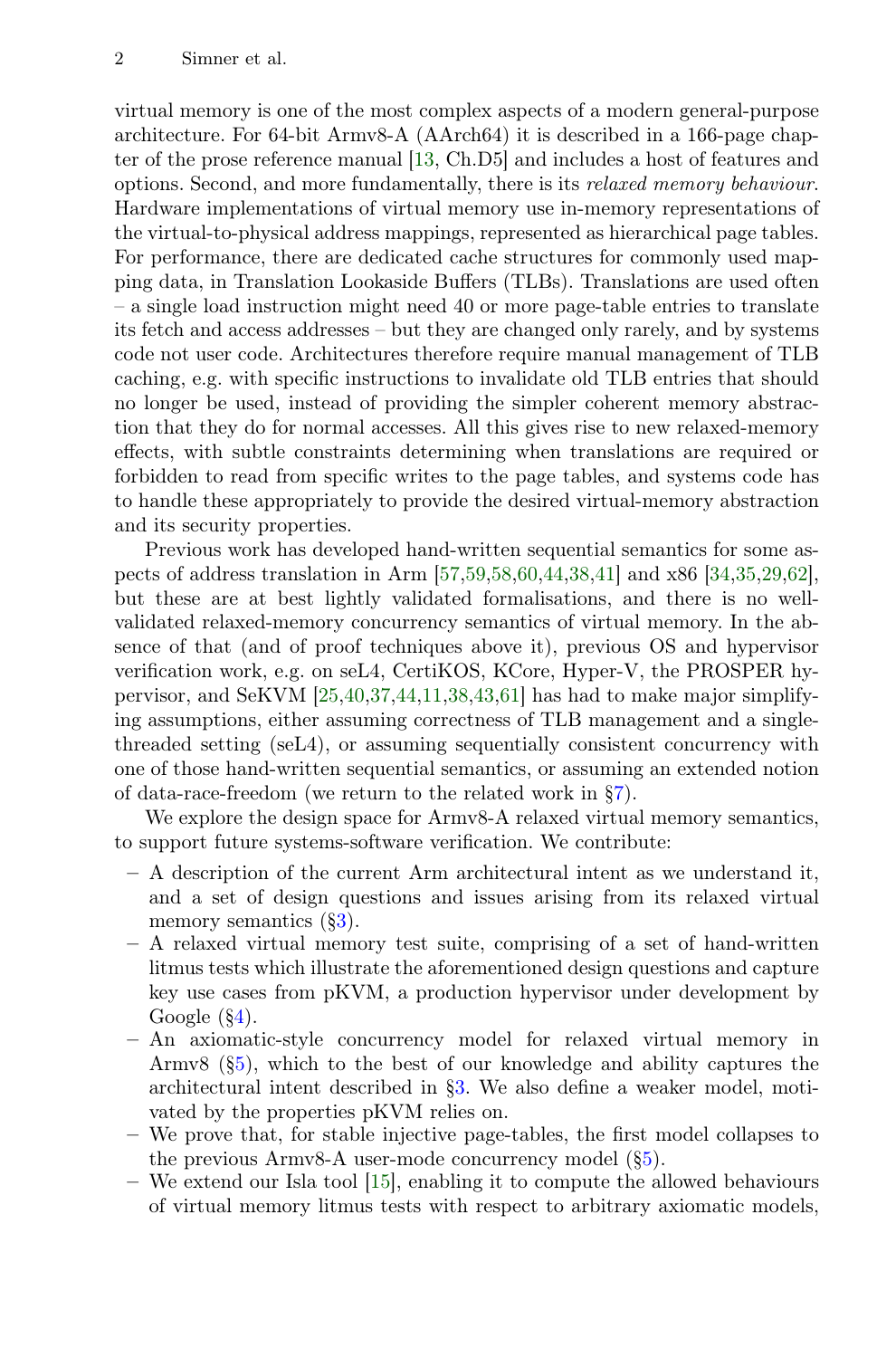using the authoritative Arm ASL definition of the intra-instruction semantics including pagetable walks  $(\S6.1)$ .

– We develop a test harness that lets us run virtual-memory litmus tests baremetal, albeit currently only for Stage 1 tests, and report results from running these on hardware  $(\S6.2)$ .

Mainstream industrial architecture specifications evolve over many years, balancing hardware-implementation and systems-software concerns. Experience with "user" relaxed-memory concurrency has shown that the process of developing rigorous semantics for arbitrary code provides a useful third input into this process, leading one to ask questions which help clarify the architectural intent. The architects, hardware designers, and system-software authors typically have a deep understanding of the area, but there is usually not, a priori, a well-understood informal specification that just needs to be formalised; instead that needs to be iteratively and collaboratively developed. Our [§3](#page-5-0) is based on detailed discussion with the Arm Chief Architect (a co-author of this paper); on the current Arm prose documentation [\[13\]](#page-25-0); on discussion with the pKVM development team; and on our experimental testing. To the best of our knowledge, our models provide a reasonable basis for software development and for verification, but this paper is surely not the last word on the subject, and it does not give an authoritative definition of the Armv8-A architecture. The history of relaxed-memory models shows that it typically takes multiple years, and gradual refinement of models, to converge on something reasonably stable for a production architecture or language, and even then they continue to change as new knowledge or features arise; with hindsight, few are definitive. Our goal here is rather to lay out some of the main issues, bringing this security-critical systems code into the domain of programming-language semantics and verification, above foundational architecture semantics.

We begin in  $\S2$  with an informal introduction to virtual memory in a simple sequential setting, to make this self-contained. This paper is necessarily condensed; an extended version, with our tests, models, proofs, and Isla tooling, is available at <https://www.cl.cam.ac.uk/users/pes20/RelaxedVM-Arm/>.

Scope and non-goals Our scope is Armv8-A virtual memory for the 64-bit (AArch64) architecture, aiming especially to support aspects relevant to hypervisors such as pKVM. Accordingly, we consider translation with multiple stages (for both hypervisor and OS), multiple levels, and the full Armv8-A intrainstruction semantics and translation walk behaviour (as defined by Arm in ASL and auto-translated to Sail [\[14\]](#page-25-2)). Our models cover the Armv8-A ETS option as work in progress. We discuss some mixed-size aspects, but our models do not currently cover them. To keep things manageable, we do not consider hardware management of access flags or dirty bits, conflict aborts, FEAT BBM, FEAT CNP, FEAT XS, the interactions between virtual memory and instruction-fetch, or all the relaxed behaviour of exceptions, and we handle only some of the many varieties of the TLBI instruction. We focus on the specification of the architecturally allowed envelope of functional behaviour, not on side-channel phenomena. We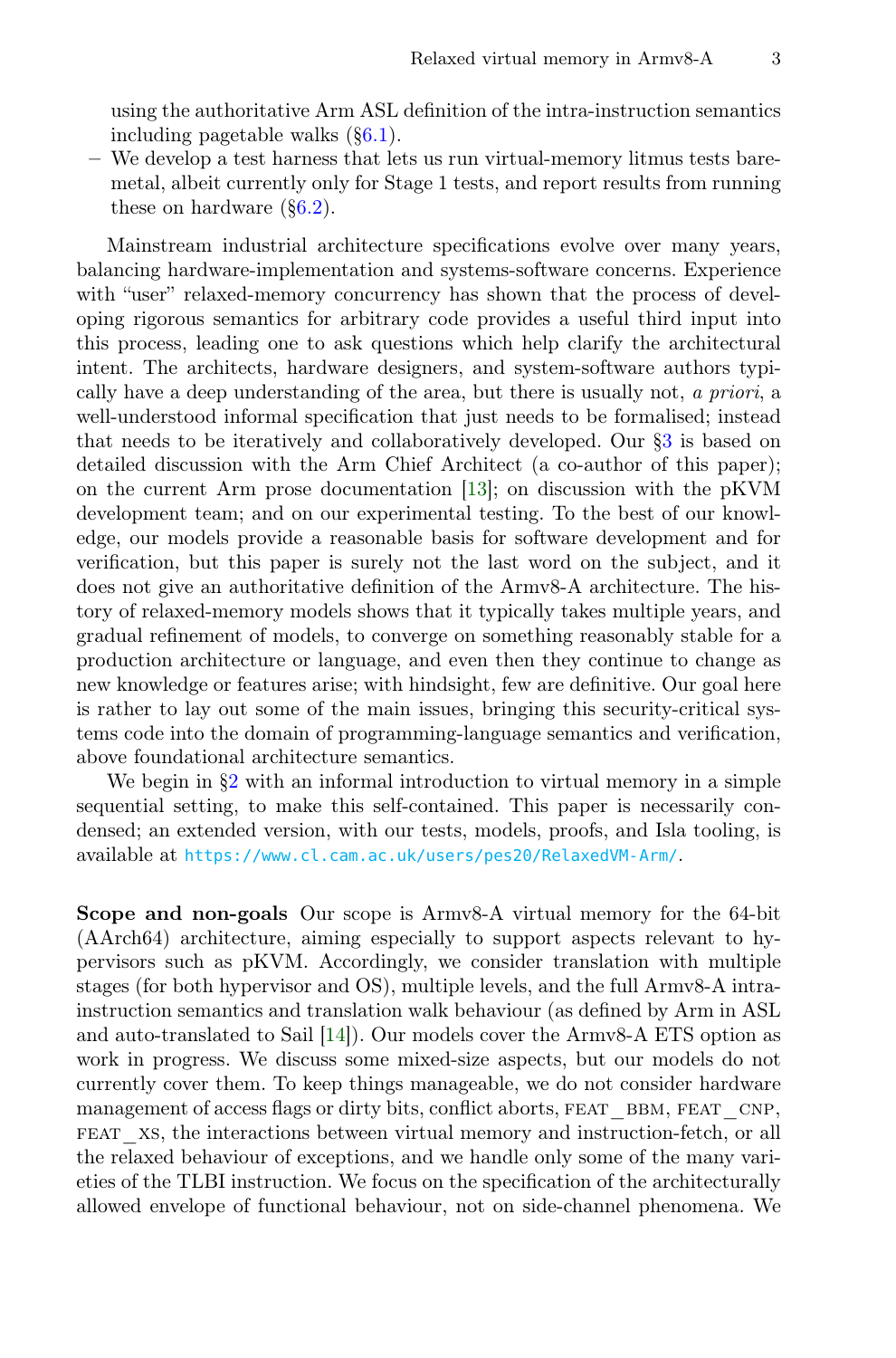include some experimental testing, as a sanity check of our models, but our principal goal is to capture the architectural intent, and our principal validation is from discussion with Arm. Many of the issues should also be relevant to other architectures, but here we address only Armv8-A.

# <span id="page-3-0"></span>2 Background: A Crash Course on Virtual Memory

## 2.1 Virtualising addressing

In conventional computer systems, the underlying memory is indexed by physical addresses (PAs), as are memory-mapped devices. For a small microcontroller running trusted code, accessing resources directly via physical addresses may suffice. Larger systems rely heavily on virtual addressing: they interpose one or more layers of indirection between *virtual addresses* (VAs) used by instructions and the underlying physical addresses. This lets them:

- 1. partition resources among different programs, giving each access only to those it needs;
- 2. provide convenient numeric ranges of virtual addresses to each program; and
- 3. dynamically extend and change the mapping from virtual to physical addresses, e.g. to support copy-on-write, swapping, or shared buffers.

A simple system might have many processes managed by an operating system, each of which (including the OS) has a partial function that gives the physical address and permissions for the virtual addresses it can use, roughly:

```
<code>translate</code> : <code>VirtualAddress</code> \rightharpoonup <code>PhysicalAddress</code> \times 2^{\{\textsf{Read}, \textsf{Write}, \textsf{Execute}\}}
```
Typically each process would have access to a subset of the physical addresses (the range of its translate function), disjoint from those of the other processes and from that of the OS, while the OS would have sole access to its own working memory and also access to that of the processes. This is implemented with a combination of hardware and system software. The hardware memory management unit (MMU) automatically translates virtual to physical addresses when doing an access needed to execute an instruction. If the function is undefined, the instruction traps with a page fault; if it is defined but does not have the appropriate accesses, it traps with a permission fault; and if it is defined with the right permissions, the hardware performs the required access using the resulting physical address. The OS has to set up the translate functions, ensure that the appropriate function is used when switching to a new process, and handle those faults. Translation functions are not necessarily injective, and the full translate function has permissions per exception-level, and includes not just access permissions but additional fields for cacheability, shareability, security, contiguity, and others which we elide for simplicity here.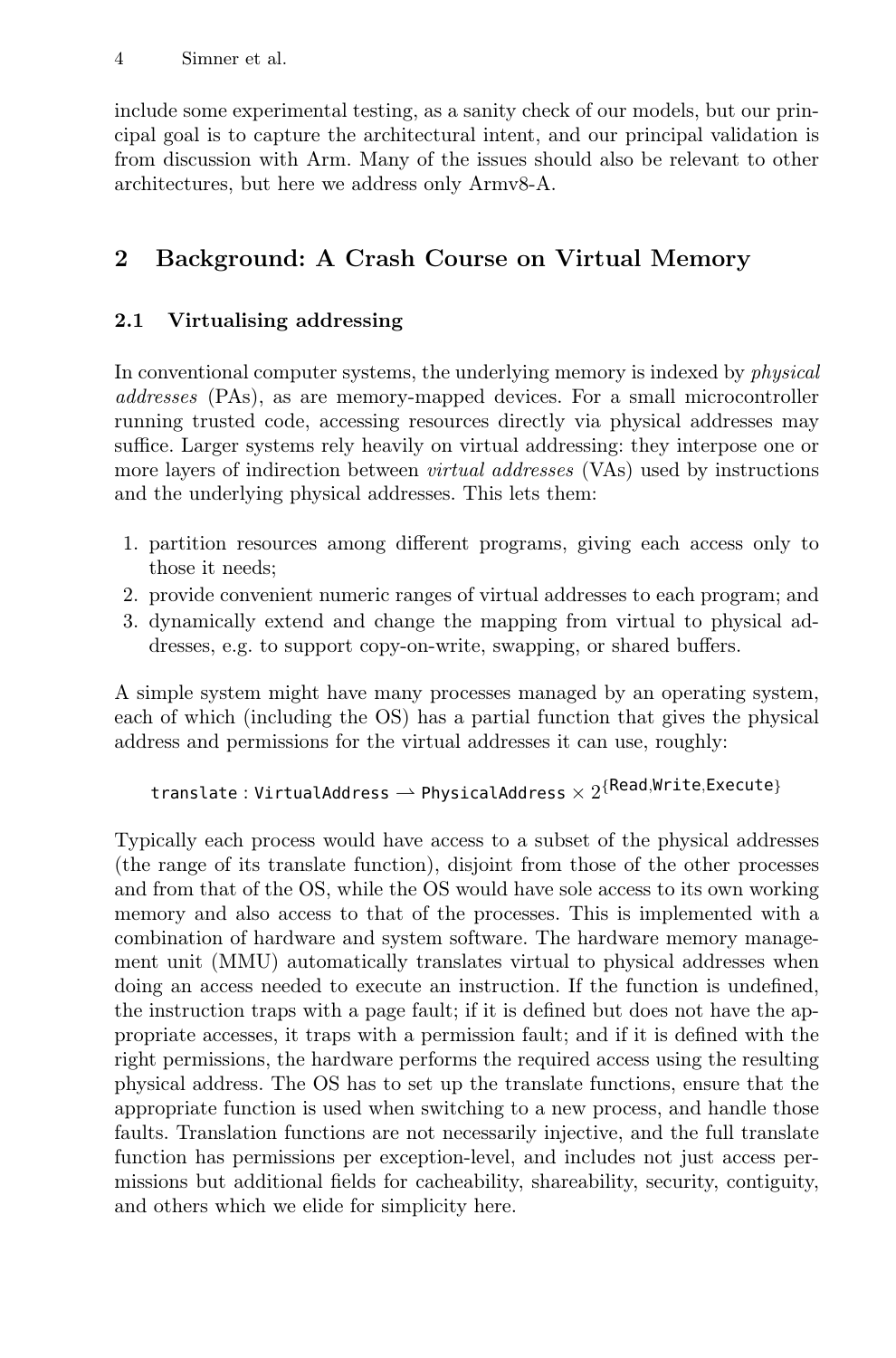#### 2.2 The translation-table walk

The current translate function for execution is determined by a system register, a translation table base register or TTBR, that contains the physical address of a lookup-tree data structure in memory. The details of this structure are (in Armv8-A) highly configurable, e.g. for different page sizes, controlled by various system registers. In a common configuration used by Linux, it maps 4096-byte pages and has a tree up to four levels (0–3) deep. Each non-leaf node of the tree has 512 64-bit entries, indexed by specific bit ranges of the virtual address. Each entry can be either invalid, meaning that the translate function is undefined for this part of the domain; a block (at levels 1 or 2) or page descriptor entry (at level 3), returning an output address and permissions; or a table (at levels 0, 1, or 2), with the physical (or intermediate physical) address of a next-level table with which to continue recursively.

This translation-table walk function is fully defined in the Arm ASL language.

#### 2.3 Multiple stages of translation

The above suffices for an operating system isolating multiple processes from each other, but one often wants to isolate multiple operating systems (or other guests), managed by a hypervisor. To support this, the architecture provides a second layer of indirection: instead of going straight from virtual to physical addresses, with a single stage of mapping controlled by the OS, one can have two stages, with the OS managing a Stage 1 table which maps virtual addresses to an intermediate physical addresses (IPAs), composed with a hypervisor-managed Stage 2 table, mapping IPAs to PAs. The full translation composes the two, intersecting their permissions.

<code>translate\_stage1</code> : <code>VirtualAddress</code>  $\rightharpoonup$  <code>IPA</code>  $\times$   $2^{\{\sf Read},\sf Write,Execute\}}$ <code>translate\_stage2</code> : IPA  $\rightharpoonup$  <code>PhysicalAddress</code>  $\times$   $2^{\{\sf Read},\sf Write, \sf Exercise 3}$ 

Armv8-A has various exception levels (ELs), including EL0 (for user processes), EL1 (for OSs or other guests), and EL2 (for a hypervisor). These each have associated translation-table base registers:

- $-$  TTBRO\_EL1: contains a pointer (IPA) to the Stage 1 table for EL1&0, lower VA range (process addresses), producing IPAs, controlled by OS at EL1
- $-$  TTBR1\_EL1: contains a pointer (IPA) to the Stage 1 table for EL1&0, upper VA range (OS kernel addresses), producing IPAs, controlled by OS at EL1
- VTTBR\_EL2: contains a pointer (PA) to the Stage 2 table (second stage for IPAs translated at EL1&0), producing PAs, controlled by hypervisor at EL2
- $-$  TTBR0\_EL2: contains a pointer (PA) to the single-stage table for EL2 (hypervisor's own addresses), producing PAs, controlled by hypervisor at EL2

Each hardware thread has its own base registers (and other system registers), and so different hardware threads can be using different address spaces (for example, for different processes) at the same time.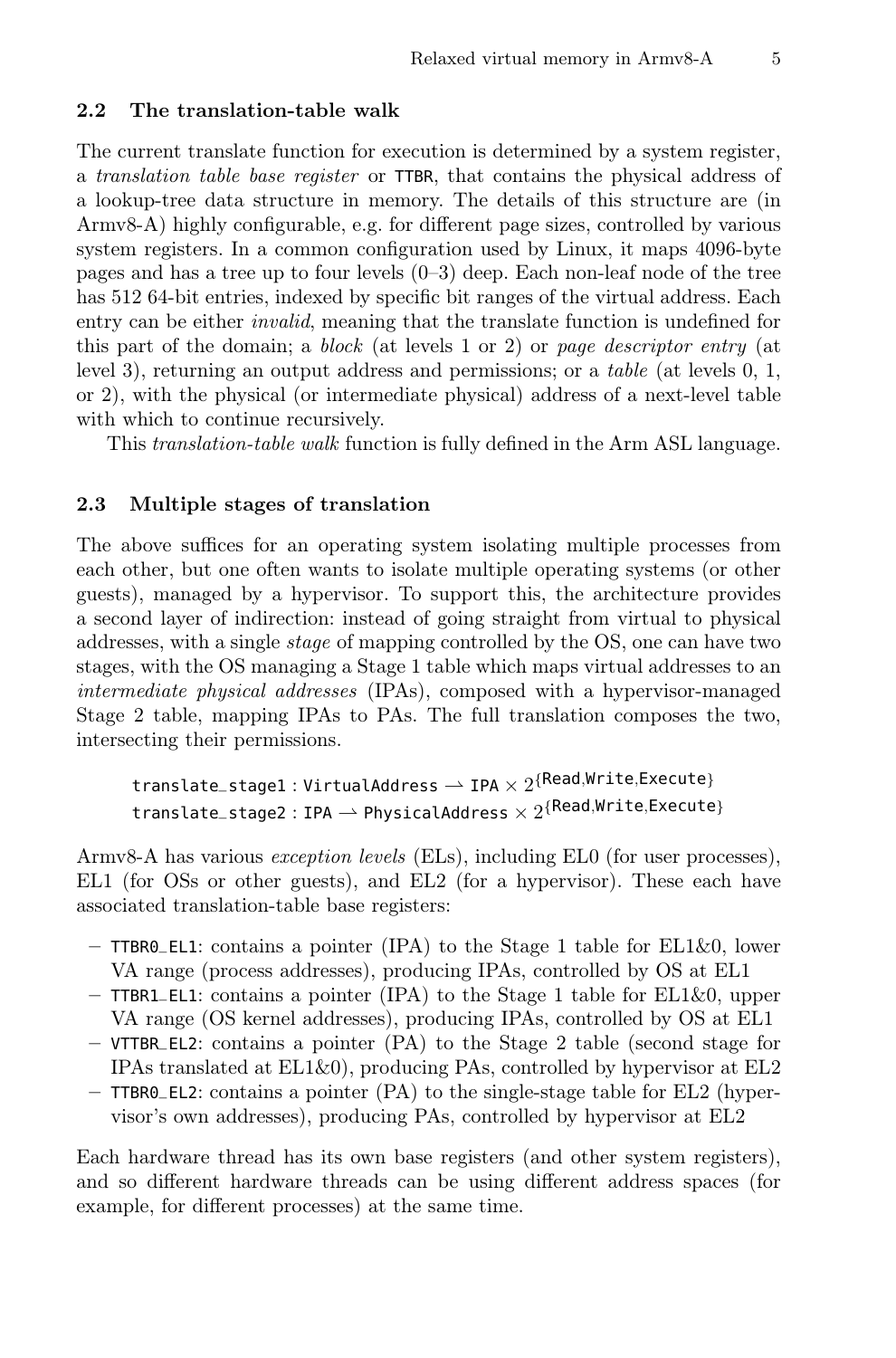#### 2.4 Caching translations in TLBs

A naive hardware implementation of address translation would need many translation memory reads – with four levels, up to 24 with both stages enabled, for every instruction-fetch, read, or write. This would have unacceptable performance, so processors have specialised caches for translation-table walk reads called translation lookaside buffers (or TLBs). Under normal operation the TLBs are invisible to user code, but systems code has to manage them explicitly, to change which translation table is currently in use (e.g. when context switching), or to make changes to the tables for one process or guest. Without correct management a TLB could hold incorrect (stale) data, breaking the protection that the address translation is intended to provide.

The architecture supports explicit TLB maintenance with various flavours of the TLBI instruction (TLB invalidate), to invalidate old entries for specific ranges of virtual or intermediate physical addresses, or even whole ASIDs or VMIDs at once. The memory management unit (MMU) is responsible for performing these translations. It does this by looking at the TLB and, if the TLB does not contain an entry for the given address (called a miss), it performs the translation table walk function as described earlier and caches the result in the TLB (a fill).

TLB maintenance and TLB misses are expensive, and one would not want the cost of TLB invalidation on every context switch, so the architecture provides address space identifiers (ASIDs). The translation table base registers include an ASID in addition to the table base address, and when translation data is cached in a TLB it is tagged with the current ASID, giving the illusion of separate TLBs per ASID, and allowing switching from one to another without TLB maintenance. Eventually the system will need to reclaim and reuse a previously used ASID, and then TLB maintenance is required to clean that ASID's old entries. There are similar identifiers for Stage 2 intermediate physical memory, known as virtual-machine identifiers or VMIDs.

### <span id="page-5-0"></span>3 Concurrency Architecture Design Questions

Now we will introduce the main concurrency architecture design questions that arise for Armv8-A virtual memory, within the scope laid out in the introduction. As usual, the architecture has to define an envelope of behaviour that provides the guarantees needed by software, while admitting the relaxed behaviour of the microarchitectural techniques necessary for performance. That means we have to discuss both, including just enough microarchitecture to understand the possible programmer-visible behaviour, before we abstract it in the semantic models we give in [§5.](#page-17-0) The discussion includes points of several kinds: some that are clear in the current Arm documentation, some where Arm have a change in flight, some that are not documented but where the semantics is (after discussion) obviously constrained by existing hardware or software practice, and some where there is a tentative Arm intent but it is not yet fixed upon; our modelling raised a number of questions of the latter two. To make this as coherent as possible, we discuss all these in a logical order, laying out the design principles. We have developed a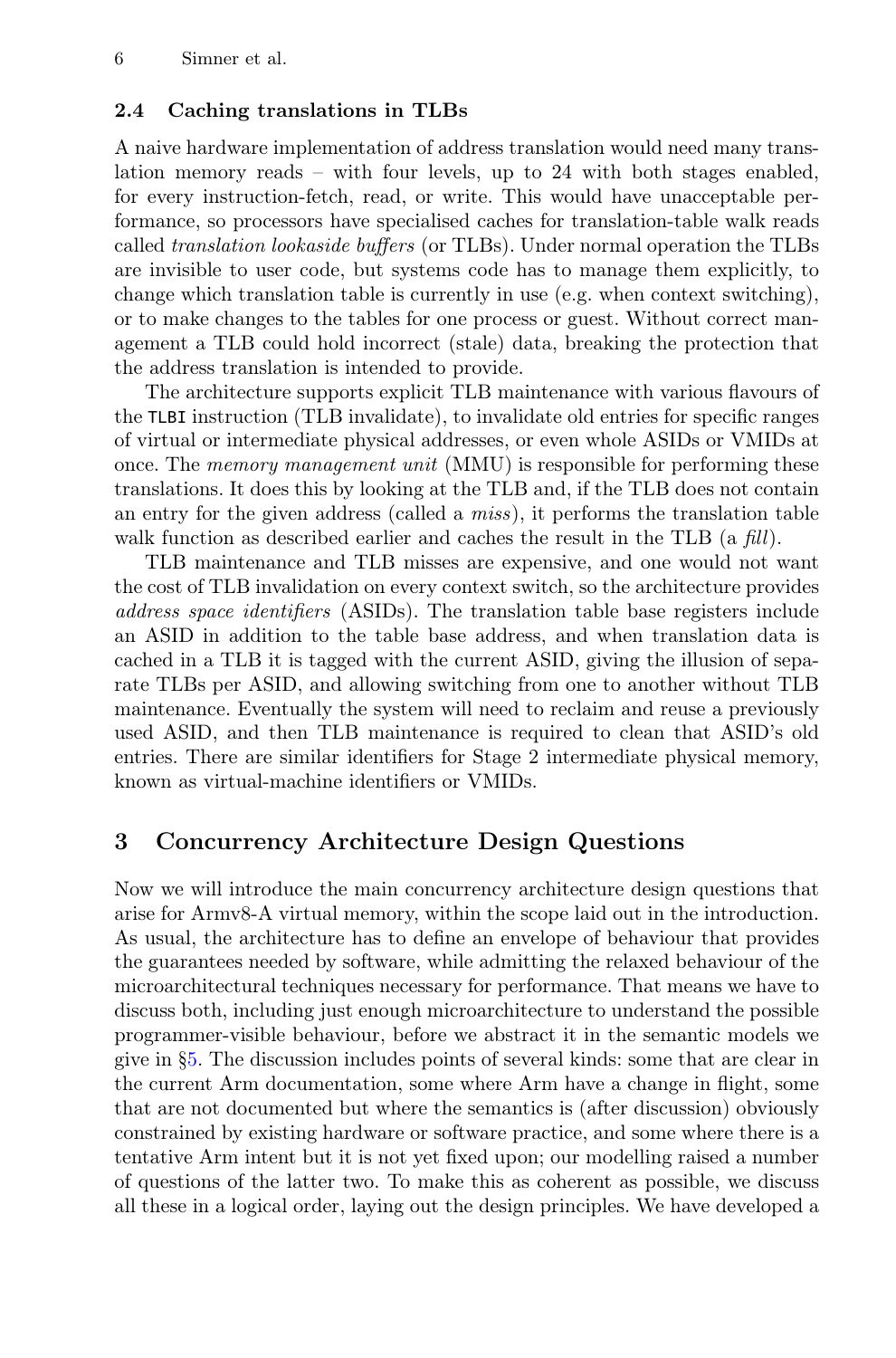suite comprised of 214 hand-written Isla-compatible virtual-memory litmus tests that illustrate the issues, but to keep this concise we just give the main ideas here. In the extended version, we link to tests for each issue. As a sample, we explain one pKVM test in detail in [§4.](#page-15-0)

### 3.1 Coherence with respect to physical or virtual addresses

For normal memory accesses, the most fundamental guarantee that architectures provide is coherence: in any execution, for each memory location, there is a total order of the accesses to that location, consistent with the program order of each thread, with reads reading from the most recent write in that order. Hardware implementations provide this, despite their elaborate cache hierarchies and out-of-order pipelines, by coherent cache protocols and pipeline hazard checking, identifying and restarting instructions when possible coherence violations are detected. Previous work on relaxed-memory semantics for architectures has taken virtual addresses as primitive, implicitly considering only execution with well-formed, constant, and injective address translation mappings.

Now, we have to consider whether coherence is with respect to virtual or physical addresses, for non-injective mappings. For Arm, coherence is w.r.t. physical addresses [\[13,](#page-25-0) D5.11.1 (p2812)]. This means that if two virtual addresses alias to the same physical address, then (still assuming well-formed and constant translation): a load from one virtual address cannot ignore a program-order (po) previous store to the other; and a load from one virtual address can have its value forwarded from a store to the other, and similarly on a speculative branch.

#### 3.2 Relaxed behaviour from TLB caching

There are two main aspects of the concurrency semantics of virtual memory: the relaxed behaviour arising directly from TLB caching, and the relaxed behaviour of the not-from-TLB (non-TLB) memory accesses for translation reads that read from memory or by forwarding from po-previous writes, and that might supply TLB cache fills. We discuss them in this and the following subsection respectively.

<span id="page-6-0"></span>What can be cached: The MMU can cache information from successful translations, and also from translations that result in permission faults, but it is architecturally forbidden from caching information from attempted translations that result in translation faults. This ensures that the handlers of those faults do not need to do TLB maintenance to remove the faulting entry [\[13,](#page-25-0) D5.8.1 (p2780)], and makes the potential behaviour for page-table updates from invalid-to-valid and valid-to-any quite different, as we shall see.

TLB implementations might cache any combination of individual page-table entries and partial or complete translations, e.g. from the virtual address and context to the physical address of the last-level page. Conceptually, however, we can simply view a TLB as containing a set of cached page-table-entry writes (i.e., writes that have been read from for a translation), including at least: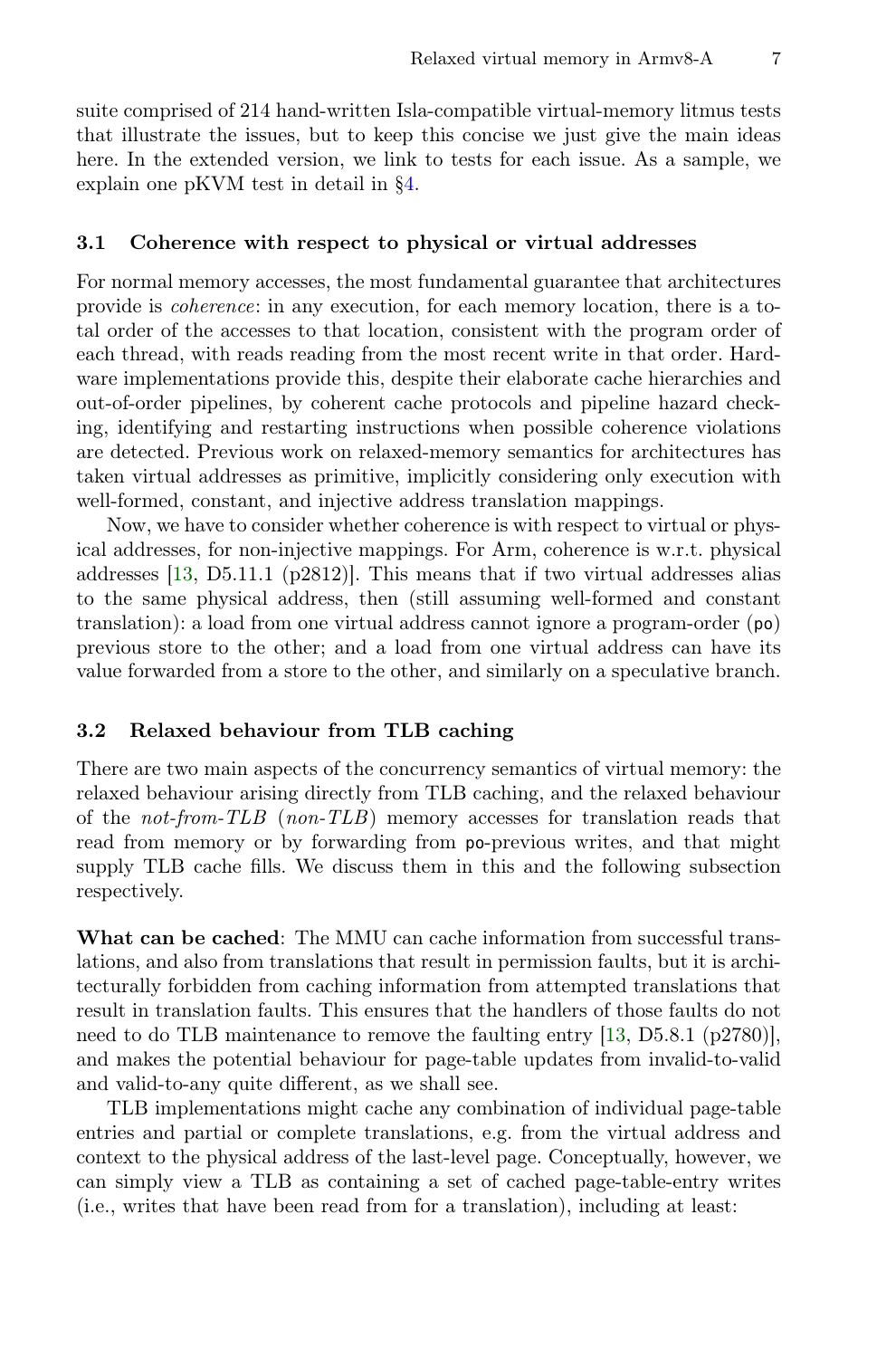- the context information of the translation: the VMID, ASID, and the originating exception level;
- the virtual address, intermediate physical address, and/or physical address of the translation;
- the translation stage and level at which the write was used;
- the system register values used in the translation (those which can be cached); and
- for an entry used for a Stage 1 translation, whether it has been invalidated at both stages.

That additional information allows the various TLBI instructions to target specific entries. A translation walk can arbitrarily use either a cached write (if one exists) or do a non-TLB read, either from memory or by forwarding from a po-previous write, for any stage or level.

Caching of multiple entries for the same virtual address and context: High-performance hardware implementations may have elaborate TLB structures, including multiple "micro TLBs" per thread. These can be seen as a conceptual single per-thread TLB that can hold zero, one, or more entries for each combination of input address and the other information above. If zero, a translation will necessarily read from memory (with ordering constrained as discussed below). If one or more, a translation may use any of those entries or read from memory (and the write read from might or might not be cached). However, in some cases multiple entries constitute a break-before-make failure, leading to relatively unconstrained behaviour; we return to this below.

When can page-table entries be cached: Any memory read by a translation can be cached. Any thread can spontaneously do a translation for any virtual address at any program point, with respect to its context at that point (though this interacts with the system-register write/read semantics). Spontaneous translations model hardware prefetching, speculative execution, and branch prediction. They mean that, in the absence of cache maintenance, translations may use TLB entries from arbitrarily old writes. Additionally, any thread may do a spontaneous translation at any point using the configuration from any exception level higher than the current one, but not for lower levels. Preventing spontaneous walks at lower EL is essential, as during an EL2 hypervisor switch between VMs, the EL1 control registers will be in an inconsistent state. Allowing spontaneous walks at higher EL models arbitrary interrupts to the higher level and then doing a spontaneous walk there.

Each virtual-memory access by a thread involves a non-spontaneous translation which is constrained by the normal inter-instruction constraints on out-oforder and speculative execution by the thread. These constraints are especially important in order to understand when a translation must fault: as invalid entries cannot be cached, a translation that gives rise to such a fault must be at least in part from a non-TLB read, subject to these ordering constraints.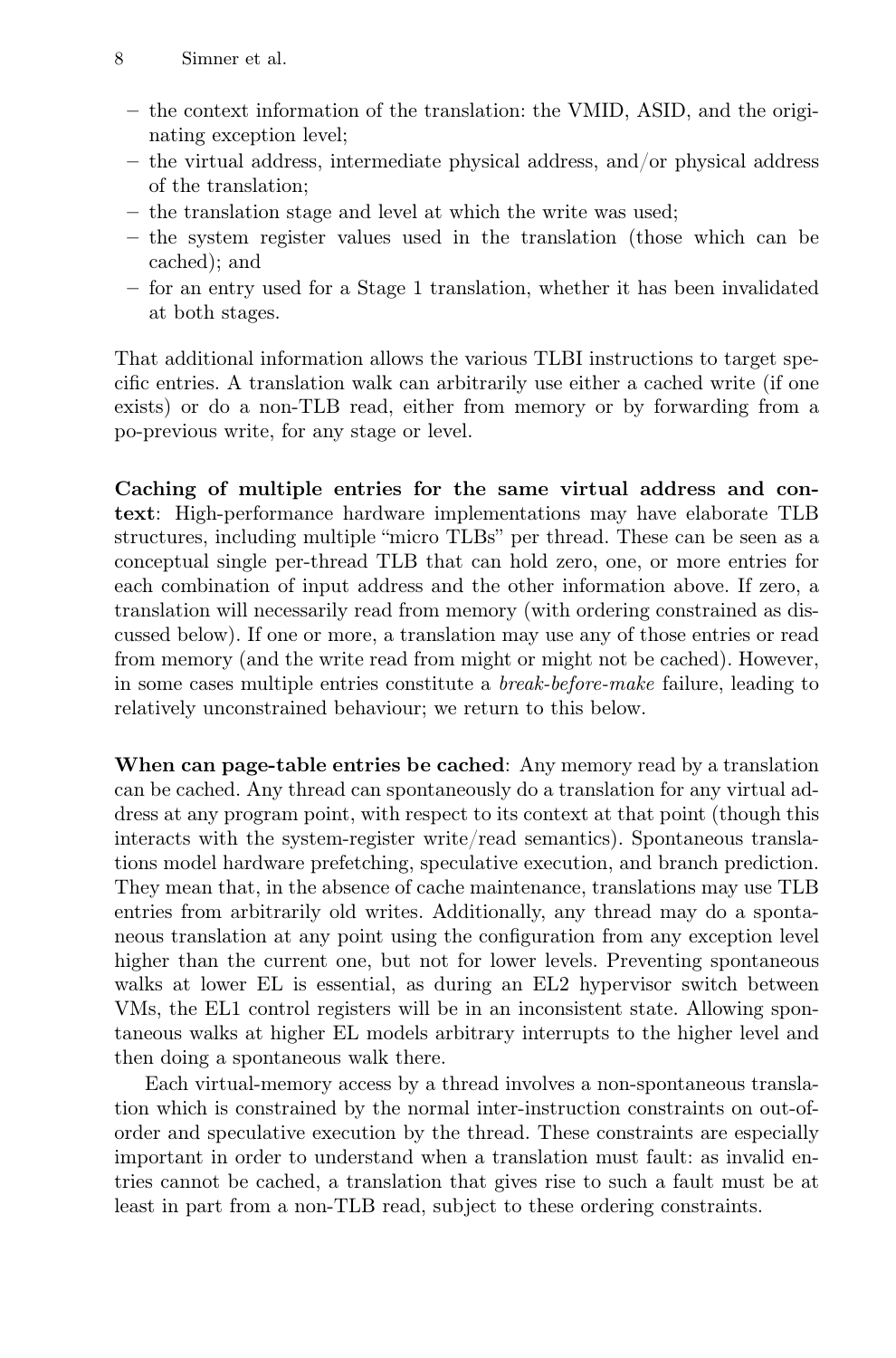Coherence of translations: Due to the TLB caching as described above, translations of the same virtual address by the same thread need not see a coherent view of page-table memory. This is in sharp contrast to normal accesses, but analogous to instruction-fetch reads [\[56\]](#page-29-6) and reads from persistent memory [\[51\]](#page-28-2).

Removing cached entries: TLBs may spontaneously forget any cached information at any point. To *ensure* that a cached entry is removed, software must ensure that it will not be spontaneously re-cached. It can do this with a write of an invalid entry and then a DSB instruction (data synchronization barrier) to ensure that it is visible across the system, followed by a TLBI.

<span id="page-8-0"></span>Break-before-make failures: When changing an existing translation mapping, from one valid entry to another valid entry, Arm require in many cases the use of a break-before-make (BBM) sequence: breaking the old mapping with a write of an invalid entry; a DSB to ensure that is visible across the system; and a broadcast TLBI to invalidate any cached entries for all relevant threads; a DSB to wait for the TLBI to finish; then making the new mapping with a write of the new entry, and additional synchronisation to ensure that it is visible to translations. The current Arm text [\[13,](#page-25-0) D5.10.1 (p2795)] identifies six cases of pagetable updates that without such a sequence constitute BBM failures, and gives very severe architectural consequences thereof: failures of coherency, single-copy atomicity, ordering, or uniprocessor semantics. Note that these consequences are architecturally allowed if there could exist a break-before-make-failure change to the translation tables for some virtual address, irrespective of whether the program architecturally accesses it.

This severity is because, in some of the six cases, hardware implementations could give rather arbitrary behaviour, e.g. an amalgamation of old and new entries. From a software point of view, it seems that one must treat such cases more-or-less as fatal errors. This is analogous to the Data-race-free-or-catchfire semantics underlying the  $C/C++$  relaxed memory model [\[4](#page-25-3)[,33,](#page-27-7)[22,](#page-26-2)[20\]](#page-26-3), in which any program with a consistent execution that includes a race between nonatomic accesses is deemed to have undefined behaviour, and the  $C/C++$ standards do not constrain implementation behaviour for such programs in any way. This makes many potential litmus tests that change between valid entries uninteresting, as they simply exhibit BBM failures.

However, for a processor architecture that supports virtualisation, one cannot regard BBM failures as allowing completely arbitrary behaviour for the entire machine: if one guest virtual machine (at EL1) changes one of its own translation mappings without correctly following the BBM sequence, either mistakenly or maliciously, that should not impact security of the hypervisor (at EL2) or other guests. Instead, one has to bound the arbitrary behaviour to that virtual machine, allowing arbitrary memory and register accesses that are possible within its context. In our exhaustively executable semantics, to keep litmus-test executions finite, we currently simply detect BBM failures; we do not explicitly model that arbitrary behaviour.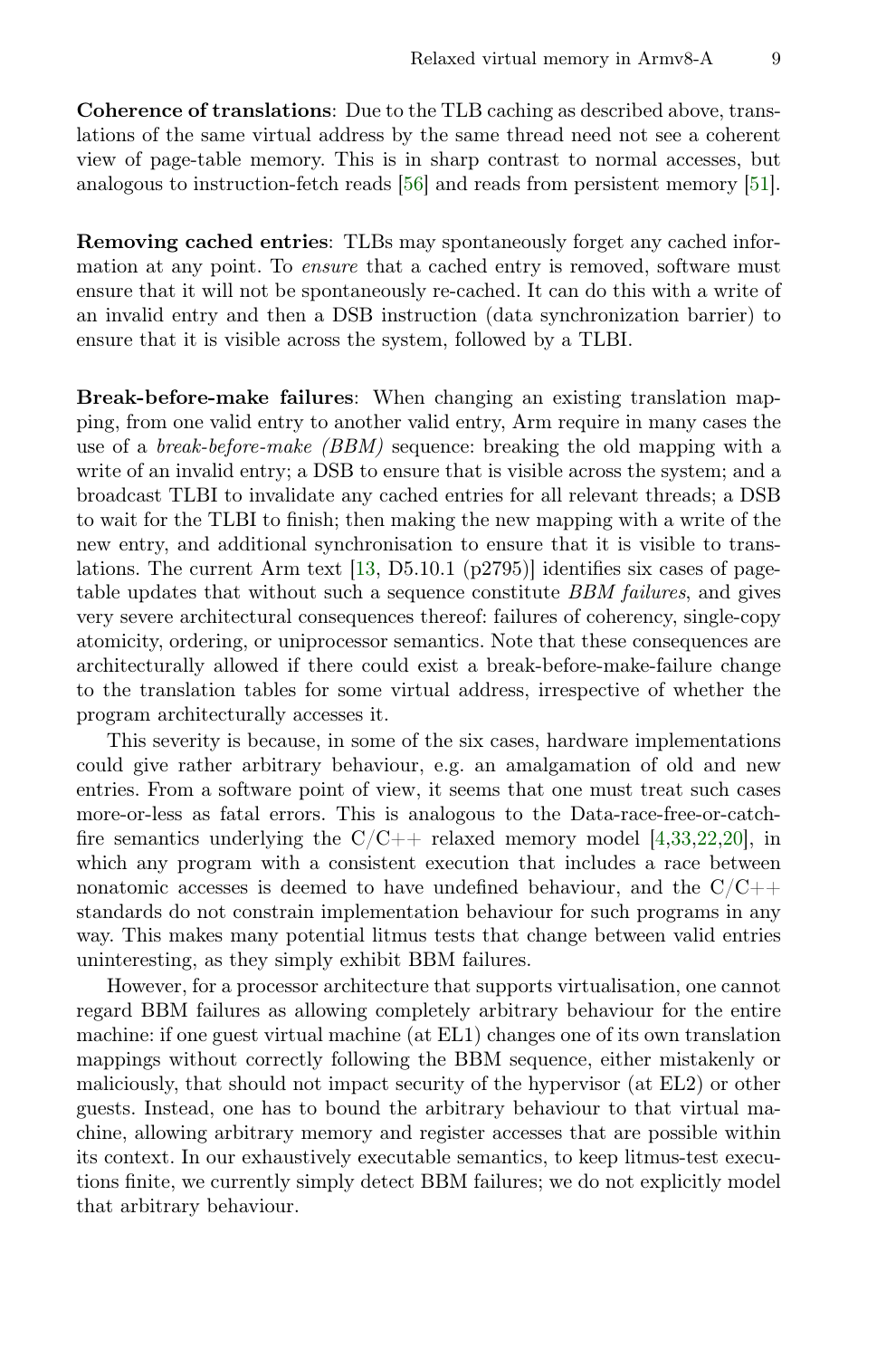In reality, these six BBM failure cases include some where hardware may give such weakly constrained behaviour and others where, because coherence is over physical addresses and the mapping may be temporarily indeterminate, software might see well-defined but nondeterministic or surprising results. These were architected as a guide for system software to produce predictable behaviour, and future versions of the architecture might refine this.

When a hypervisor installs a new guest, it has to be able to reset to a clean state. It can do so with a TLBI covering all the previous guest's processes address space. There seems to be no need or support for finer-grain cleanup.

### <span id="page-9-1"></span>3.3 Relaxed behaviour of translation-walk non-TLB reads

Now we turn to the semantics of translation-walk non-TLB reads, those that are satisfied from memory or by forwarding, not from a TLB. This matters especially when one knows that there are no relevant cached TLB entries, e.g. when an invalid entry has been written and a TLBI performed.

Ordering among the translation-walk reads of an access: Each translation-table walk for a virtual-memory access can involve many memory reads, one for each level of the table for each stage of translation.

The diagram on the right is an example walk, where

each Tn is read of level n of the Stage 1 table. Each of those Stage 1 reads must first be translated to get the PA (as the table contains IPAs) and so each Tnk is a read of level k of the Stage 2 table for the address of the Stage 1 table at level n. Once the full Stage 1 walk has been completed the final output IPA must be translated

T11 T21 T31 T41 T\_1 T12 T22 T32 T42 T\_2  $\frac{1}{113}$  T<sub>23</sub>  $\frac{1}{133}$  T<sub>43</sub>  $\frac{1}{143}$ T14 | T24 | T34 | T44 | T\_4 T1 T2 T3 T4 a:Rx=v

to the final PA, and those are the final 4 T\_n reads, of the Stage 2 table at level n. The reads are ordered one after another in the order they appear in the ASL walk function. This ordering must be respected by hardware as software relies on it when building the tables bottom-up.

Dependencies into translation-walk non-TLB reads: Address dependencies into a memory-access instruction in classic "user" models are now explainable as dataflow dependencies to the translation reads of those accesses, as the address has to be available before a walk can start. These are virtual-address dataflow dependencies (contrasting with physical-address coherence).

### <span id="page-9-0"></span>Translation-walk non-TLB reads from non-speculative same-thread writes:

PO-past A translation-walk non-TLB read might read from a po-previous pagetable-entry write, but it is only guaranteed to see such a write if there is enough intervening synchronisation. Arm have recently introduced Enhanced Translation Synchronization (ETS), optional in Armv8.0 and mandatory from Armv8.7. Armv8-A implementations without ETS require both a DSB, to make the write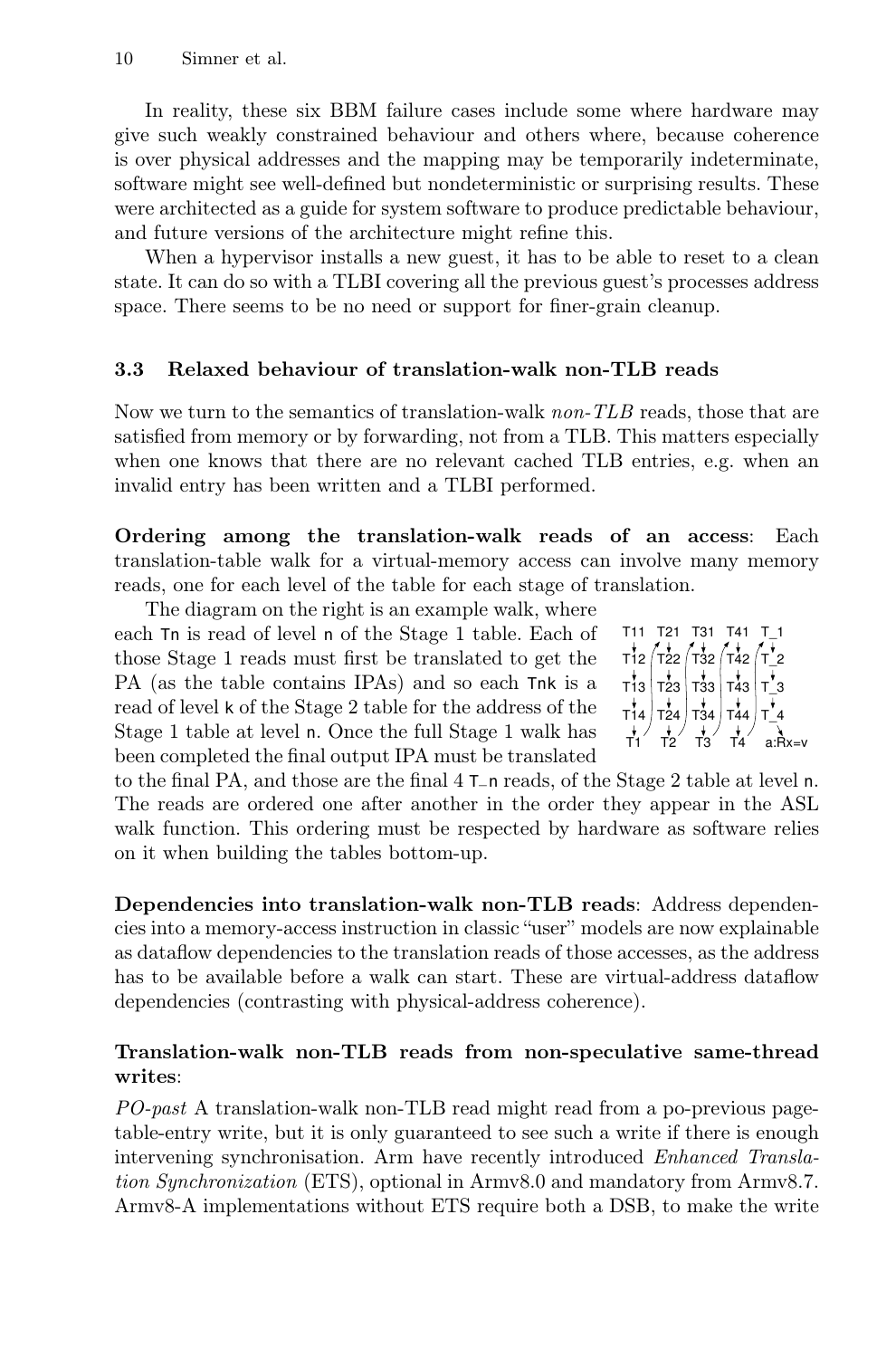visible to translation-walk non-TLB reads, and an ISB, to ensure that any translations for later instructions that were done out-of-order, before the write, are restarted. With ETS, only the DSB is required for a translation-walk non-TLB read to definitely see the write, though one might still need an ISB if the new translation enables new instruction fetch. Because invalid entries cannot be cached, this means that if an entry is initially invalid, then after a write of a valid entry and a DSB;ISB/DSB, translations will use that valid entry. However, the DSB;ISB/DSB does not remove cached entries, so an initially valid entry might be cached by a spontaneous walk, so even after a write (of an invalid or non-BBM-failure valid entry) and a DSB;ISB/DSB, the old entry could still be used by translations. One would need a TLBI sequence to remove old cached entries, which we return to below.

PO-future The Armv8-A architecture allows load-store reordering, but it does not allow writes to become visible to other threads while they are still speculative. In the same vein, translation-walk non-TLB reads cannot read from po-later page-table-entry writes [\[13,](#page-25-0) D5.2.5 (p2683)]. Before the po-earlier translation is complete, one cannot know that it is not going to fault, so the later write has to be considered speculative. This prevents a thread-local self-satisfying translation cycle, analogous to the prevention of load-store cycles with dependencies.

PO-present On the margin, can a translation-walk non-TLB read for a write access see that write, or a distinct write from the same instruction? The second case could arise from a store-pair or misaligned store that does two writes, with one to a page-table-entry that could be used by the other, though real code would typically not do this intentionally. This is explicitly allowed by the current architecture text [\[13,](#page-25-0) D5.2.5 (p2683)]. However that text does not specify whether the translations for those two writes could *both* read from the other, a self-satisfying translation cycle where the writes write each others translations. In general such self-satisfying cycles give rise to thin air behaviours and the architectural intent is to forbid them.

Translation-walk non-TLB reads from speculative same-thread writes: Speculative execution requires translation walks, which might result in additional page-table entries being cached, but in most cases this is indistinguishable from the effects of a non-speculative spontaneous walk. However, one has to ask whether a translation-walk non-TLB read can see a po-previous write that is still speculative, e.g. while both instructions follow an as-yet-unresolved conditional branch. It is clear that the result of such a walk should not be persistently cached, or made visible to other threads (via a shared TLB), while it remains speculative. Moreover, such translations could lead to arbitrary reads of readsensitive device locations, which one normally relies on the MMU to prevent. The conclusion is therefore that this must be forbidden.

<span id="page-10-0"></span>Translation-walk non-TLB reads from same-thread writes, forbidden past (same-thread TLBI completion): To remove an existing mapping on a single thread, one needs first to write an invalid entry, then a DSB to ensure that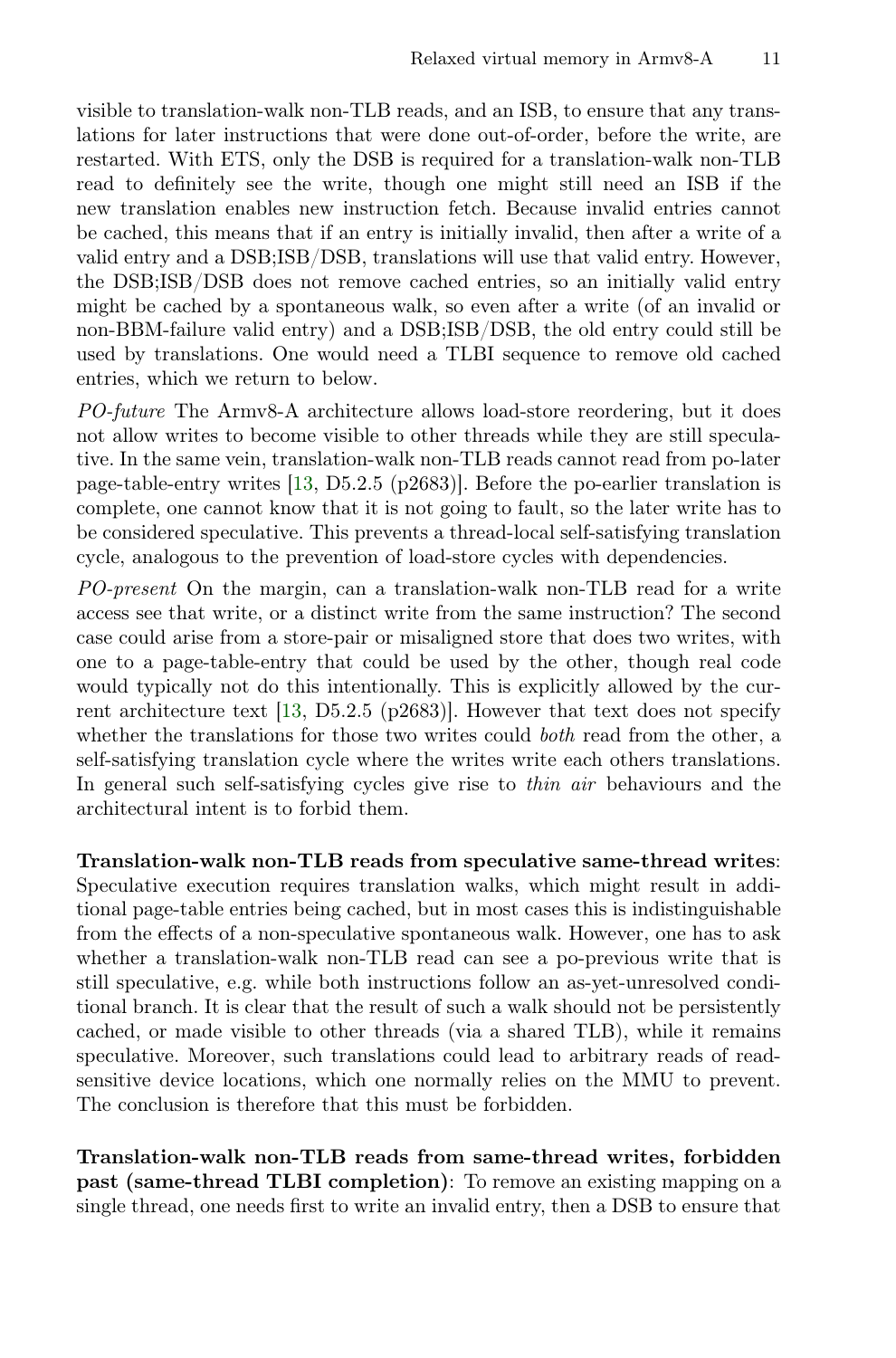has reached memory and thus is visible to translation-walk non-TLB reads (to prevent spontaneous re-caching), then a TLBI to invalidate any cached entries, then a DSB to wait for TLBI completion. Without ETS, one also needs an ISB to ensure that po-later translations that have been done early are restarted. With ETS, the ISB is not always necessary, though might still be needed for its instruction-cache effects if the change of mapping affects instruction fetch. After all that, an attempted access by that thread is guaranteed to fault.

Translation-walk non-TLB reads from other-thread writes, guaranteed past, initially invalid: Now consider when a translation-walk non-TLB read is guaranteed to see a write by another thread of a new entry, assuming that the entry was previously invalid and any cached entries for it invalidated. Consider a two-thread message-passing case, where a producer P0 writes a new

valid page table entry (pte\_valid), then has some ordering before a write of a flag, while a consumer P1 reads the flag, then has some ordering before an access Rx or Wx that

| P()                                                                                                       |                         |
|-----------------------------------------------------------------------------------------------------------|-------------------------|
| a:W pte(x)=pte_valid c:R flag=1<br>  <producer ordering="">  <receiver ordering=""></receiver></producer> |                         |
| $ b:W$ flag=1                                                                                             | $d$ :Tx, for a Rx or Wx |

needs that entry for a translation Tx of virtual address x.

On some Armv8-A implementations that do not support ETS, some "obvious" combinations of ordering on P0 and P1 could lead to an abort of the translation of (d), which some OS software would find difficult to handle. This was the main motivation for ETS: implementations without it can have weak behaviour, requiring strong synchronisation to prevent the abort, while with ETS the architecture is stronger, requiring only weaker ordering to prevent the abort.

Without ETS, two combinations of ordering are architected as sufficient to ensure that the translation (d) sees the new valid entry:

- <span id="page-11-0"></span>1. P0 has any ordered-before relationship, and P1 has DSB+ISB.
- <span id="page-11-1"></span>2. P0 has DSB; TLBI; DSB, and P1 has any ordered-before relationship.

In Case [1,](#page-11-0) the message-passing is enough to ensure the write (a) is in main memory, the P1 ISB ensures that any out-of-order translation of (d) is restarted, and the P1 DSB keeps the read (c) and that ISB in order. In Case [2,](#page-11-1) the first DSB ensures the write is visible to all threads, the TLBI (broadcast, for the virtual address x) invalidates any older cached entry on P1, and the second DSB waits for that TLBI to be complete, after which any new translation on P1 will have to see the new entry. However, it appears that the probability of an unhandleable abort in practice, where one usually does not have these operations immediately adjacent, and where in many cases the abort could be handled, has been judged low enough that OS code is not necessarily using either of these.

With ETS, the architecture says  $[13, D5.2.5, p2683]$  $[13, D5.2.5, p2683]$  that "if a memory access" RW1 is Ordered-before a second memory access RW2, then RW1 is also Orderedbefore any translation table walk generated by RW2 that generates a Translation fault, Address size fault, or Access flag fault." Microarchitecturally, the intuition here is that with ETS any translation done while speculative that leads to such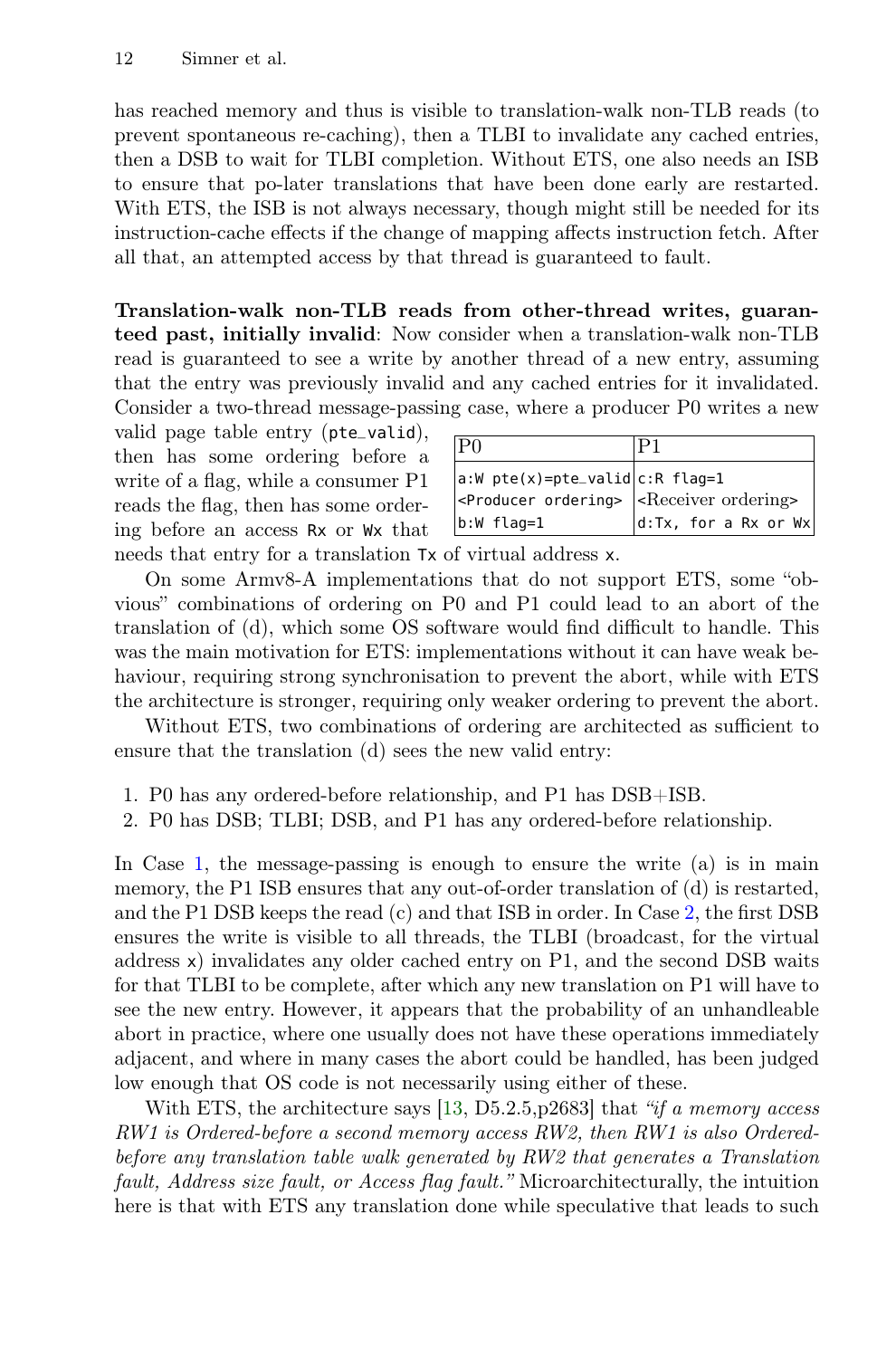a fault will have to be reconfirmed as faulting when execution is no longer speculative, so an early faulting translation of (d) would have to be restarted after the ordered-before edges have ensured that (a) is visible. However, in the case that the RW2 instruction faults, there is no read or write event, and if the fault is a translation fault, there is no physical address. One therefore has to ask what the meaning of ordered-before edges into RW2 is, especially for the parts of ordered-before dependent on physical addresses, such as coherence. The conclusion is that this should be only the non-physical-address parts of ordered-before into RW2, and in modelling one needs a "ghost" event to properly record what the dependencies would have been if it had succeeded. Note that this includes ordered-before to RW2 that ends with a data dependency into a write, even though that data would not normally be necessary for the translation.

Even with ETS, one might need an ISB on P1 if the new translation affects instruction fetch.

Translation-walk non-TLB reads from other-thread writes, guaranteed past, initially valid (other-thread TLBI completion): The following test has a read-only mapping for some physical address that is updated with a new

writeable mapping to the same physical address, followed by a message-pass to another thread that attempts to write. There is no requirement for break-beforemake here, as the output address has not changed, but TLB maintenance is required to ensure that the new writeable entry is guar-

|                                              | P <sub>1</sub>               |
|----------------------------------------------|------------------------------|
| <b>STR</b> pte_writeable, $[$ pte $(x)$ ]    | LDR $X0$ , [y]               |
| DSB SY                                       | DMB SY                       |
| <b>TLBI</b> VAAE1IS, $[\text{page}(x)]$      | MOV X1, #1                   |
| DSB SY                                       | L0:                          |
| MOV $X7, #1$                                 | STR $x1$ , $\lceil x \rceil$ |
| STR $X7$ , [y]                               |                              |
| Forbid: 1:X0=1 & permission_fault(L0, $x$ )? |                              |

anteed to be used by later translation reads.

Arm forbid the outcome where the STR faults due to a permission check. This is because the TLBI only completes once all instructions using any old translations which would be invalidated by the TLBI, on all other threads that the TLBI affects, have also completed, and the following DSB waits for that (the samethread case is different; see [§3.3\)](#page-10-0). In practice this means that once the TLBI completes, one of the following holds: either the final STR has not performed its translation of  $x$  yet and will be required to see the writeable mapping for its page table entry (pte); or the STR has translated using the new writeable mapping; or the STR has already translated using the old read-only mapping, in which case we know that the STR has finished and performed its write, since the TLBI could not complete while it was still in-progress. In that case if the STR has completed, then so must have the locally-ordered-before LDR, and that must have read 0. This explanation also covers the make-after-break case above, for non-ETS Case [2.](#page-11-1)

This is reflected in text to be included in future versions of the Arm ARM: A TLB maintenance operation [without nXS] generated by a TLB maintenance instruction is finished for a PE when:

1. all memory accesses generated by that PE using in-scope old translation information are complete.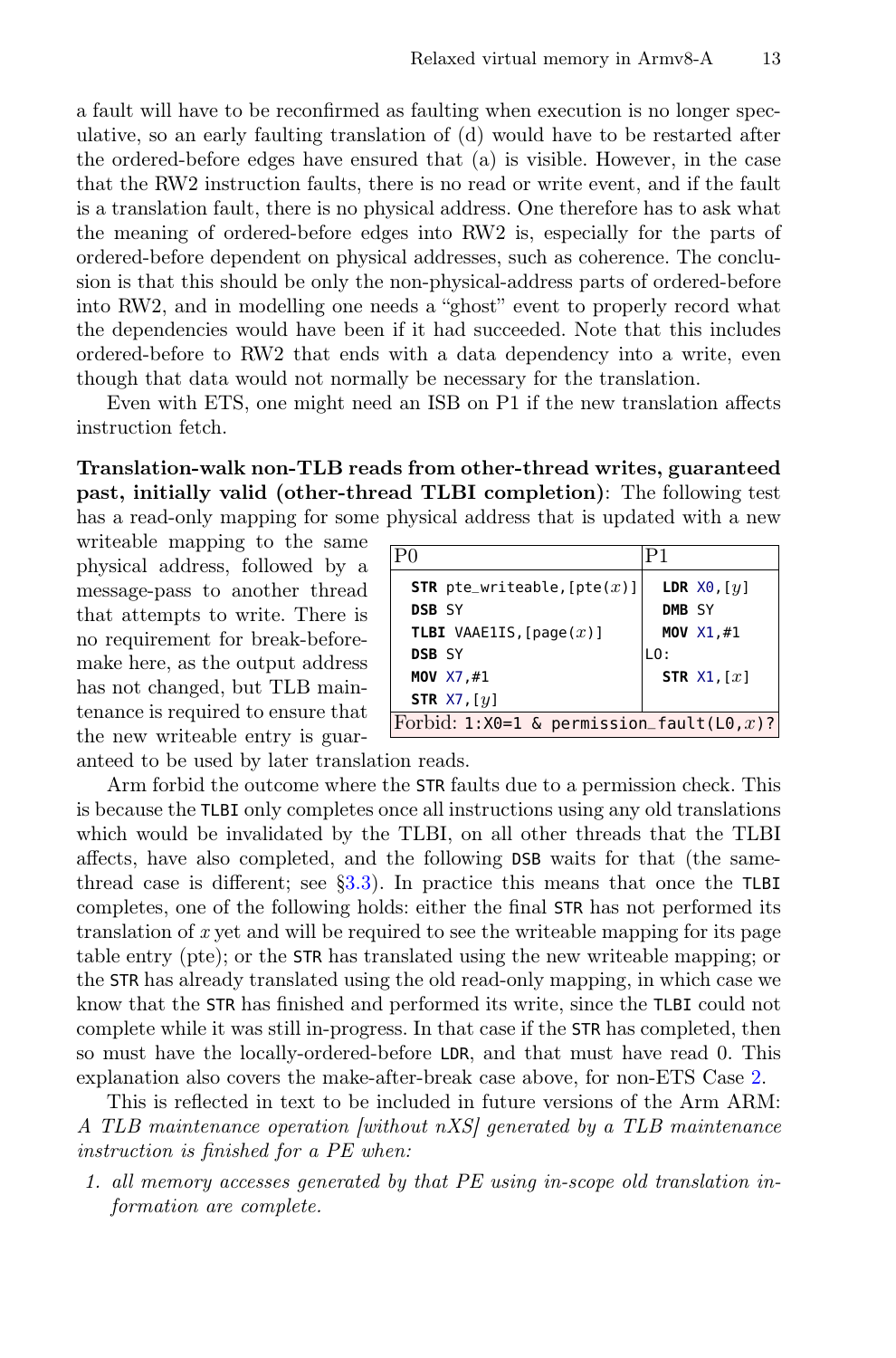- 2. all memory accesses RWx generated by that PE are complete. RWx is the set of all memory accesses generated by instructions for that PE that appear in program order before an instruction (I1) executed by that PE where:
	- (a) I1 uses the in-scope old translation information, and
	- (b) the use of the in-scope old translation information generates a synchronous data abort, and
	- (c) if I1 did not generate an abort from use of the in-scope old translation information, I1 would generate a memory access that RWx would be locally-ordered-before.

Translation-walk reads from same- and other-thread writes, forbidden past (break-before-make): Now we can finally return to the break-beforemake sequence. Normal reads cannot read from the coherence-predecessors of the most coherence-recent write that is visible to them, but translation reads can read old (non-invalid) values from a TLB. To prevent this, and to ensure that a translation read sees a new page-table entry, one has to both ensure that any old TLB entries are invalidated, with a suitable TLBI, and that the new entry is visible to translation-walk non-TLB reads.

Armv8-A says [\[13,](#page-25-0) D5.10.1 (p2795)] "A break-before-make sequence on changing from an old translation table entry to a new translation table entry requires the following steps: (1) Replace the old translation table entry with an invalid entry, and execute a DSB instruction. (2) Invalidate the translation table entry with a broadcast TLB invalidation instruction, and execute a DSB instruction to ensure the completion of that invalidation. (3) Write the new translation table entry, and execute a DSB instruction to ensure that the new entry is visible.".

Typically the write of an invalid entry and TLBI would be on the same thread, but more generally, any shape as below should be forbidden,

where Tx is a translation-walk read for an access of x and the trf relation shows the page-table write it reads from. In other words, the sequence ensures that the write of the invalid entry, and of any co-predecessor writes, are hidden behind the new page-table entry as far as new translations are concerned. Here the P0 DSB and P0-to-P1 ob ensure the P0 write has propagated to memory before the P1



TLBI starts; the P1 DSB waits for that TLBI to have finished on all threads; the P1-to-P2 ob ensures that has happened before the new page-table-entry write starts; and the DSB ensures the new write has reached memory and so is visible to translation before subsequent instructions. The P2 ISB is needed if on non-ETS hardware, to force restarts of any out-of-order translations for po-later instructions, or (on any hardware) if  $P2 = P1$ , to ensure any later translations on the TLBI thread are restarted, or if the new mapping affects instruction fetch.

This generalisation seems necessary, as a TLBI might be performed by a virtual CPU at EL1 which is interrupted and rescheduled by an EL2 hypervisor.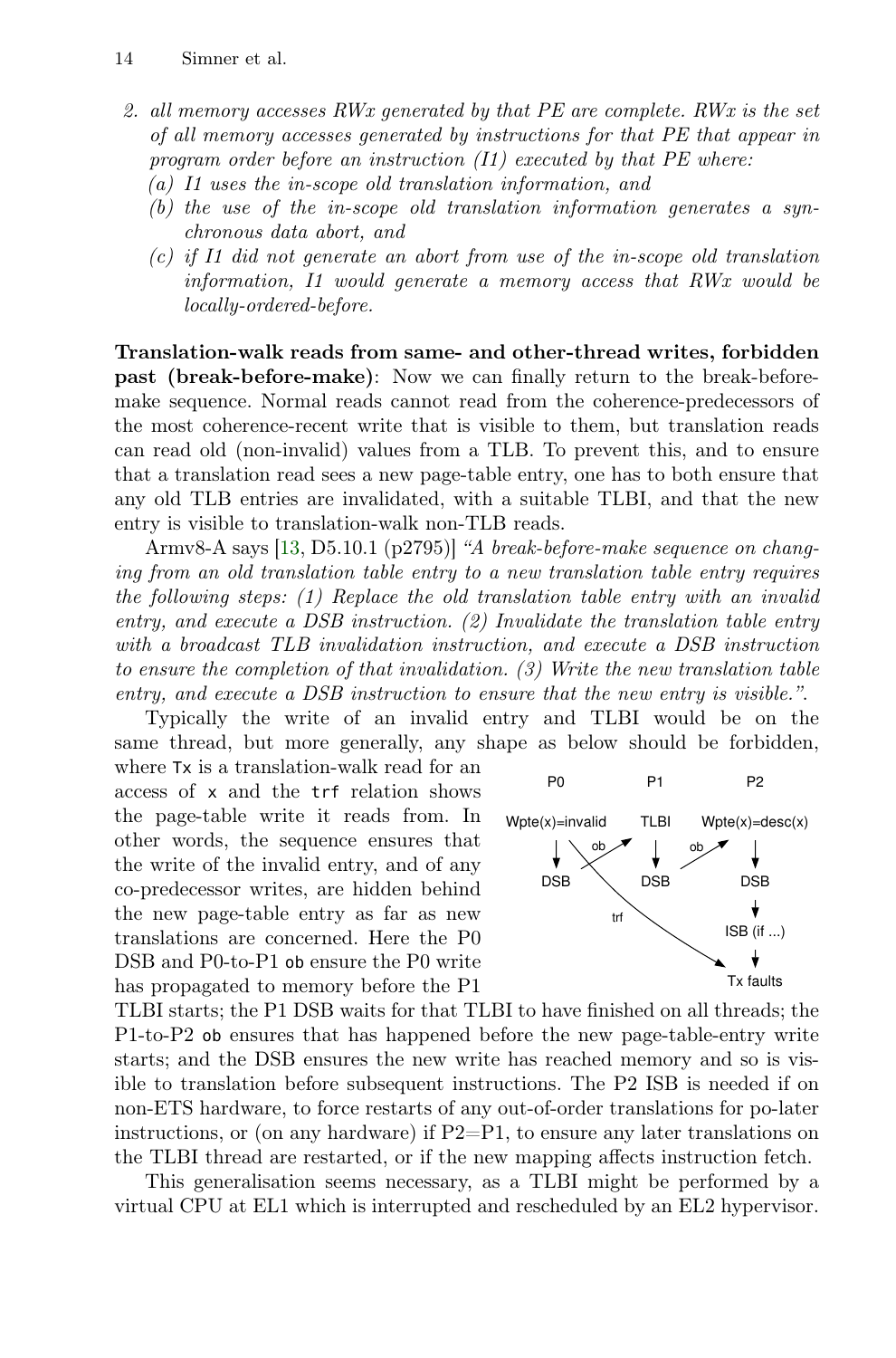One should be able to rely on the hypervisor doing a DSB on the same hardware thread as part of the context switch, and that has to suffice. It is sound because the DSBs and TLBI are all broadcast, though note that the DSB waiting for TLBI completion has to be on the same hardware thread as it.

Translation-walk non-TLB reads from other-thread writes, forbidden future: Above we saw that translation-walk non-TLB reads should not read from po-later writes. How should that be generalised to multiple threads? For

the simplest example, consider the translation version of the LB test on the right, in which two threads translationread from each other's po-future (iio relates translation reads to their accesses).



Standard LB shapes for normal accesses without dependencies are allowed in Armv8-A, but this example should be forbidden: until each translation is done, one cannot know that the first instruction on each thread will not abort, so one could not make the po-later write visible to the other thread without inter-thread roll-back. In other words, the possibility of translation aborts creates ordering rather like a control dependency from translation reads to po-later writes.

<span id="page-14-0"></span>Multicopy atomicity of translation-walk non-TLB reads: The ARMv7 and early Armv8-A architectures for normal accesses were non-multicopy-atomic: a write could become visible to some other threads before becoming visible to all threads, broadly similar in this respect to the IBM POWER architecture [\[1,](#page-25-4)[53\]](#page-28-3). This is one of the most fundamental choices for a relaxed memory model. In 2017 Arm revised their Armv8-A architecture to be multicopy-atomic (other multicopy-atomic, or OMCA, in their terminology), a considerable simplification [\[49,](#page-28-4)[12\]](#page-25-5). However, there was no consideration at the time of whether this should also apply to the visibility of writes by translation-walk non-TLB reads, or of the force of the ARM statement that a translation table walk is considered to be a separate observer  $[13, D5.10.2 (p2808)].$  $[13, D5.10.2 (p2808)].$ 

For example, consider the following translation-read analogue of the classic WRC+addrs test, which would be forbidden in OMCA Armv8-A for normal reads. Suppose one has ETS, the last-level page-table entries for x and y are P0 P1 P2 Wpte(x)=valid  $\frac{trf}{dr}$  Tx Tx Fault trf  $\frac{1}{10}$  Rx Wpte(y)=valid addr <sub>trf</sub> trf addi Ty  $\frac{1}{\sqrt{10}}$  Ry initially invalid and not cached in any TLB, P0 writes a valid entry for x, P1 does a translation that sees that entry and then (via an address depen-

dency) writes a valid entry for y, then P2 does a translation that sees that entry and then (via an address dependency) tries a translation for x, is that last guaranteed to see the valid entry instead of faulting? This might be exhibited by a microarchitecture with a shared TLB between P0 and P1 (e.g. if they are SMT threads on the same core, or have a shared TLB for a subcluster). The tentative Arm conclusion is that this should be forbidden, to avoid software issues with unexpected aborts similar to those motivating ETS. Now consider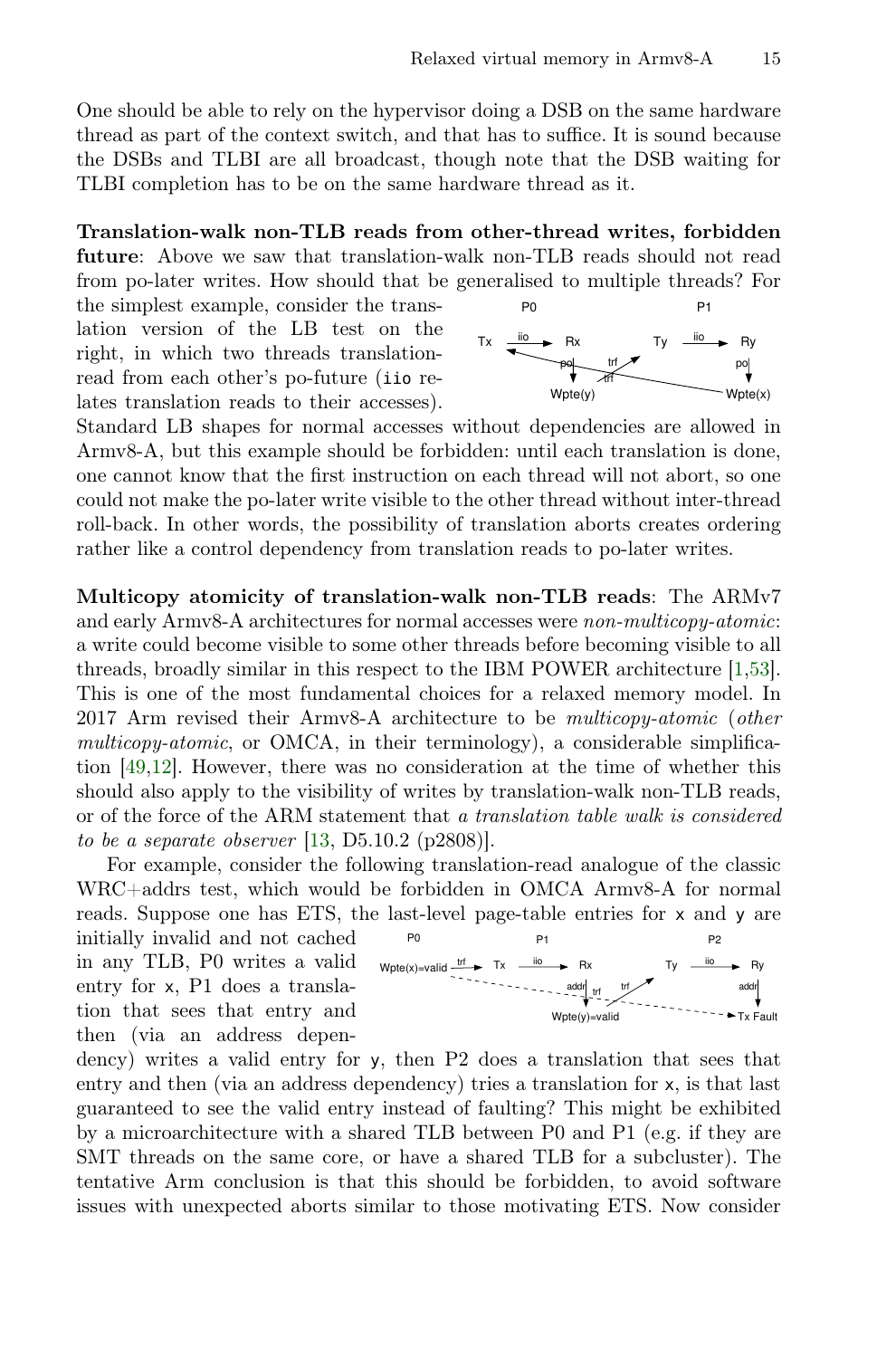the above translation version of LB, generalising from po-future writes to other ob-future writes. For transitive combinations of reads-from and dependencies, it should clearly still be forbidden, to avoid needing inter-thread roll-back, but for ob including coherence edges (coe) one can imagine that a translate read could see a write before the coherence relationships are established, analogous to the weakness of coherence in the Power non-MCA model.

Discussion of these and others with Arm led to the tentative conclusion for Armv8-A that translation-walk non-TLB reads (like normal reads) do not see any non-OMCA behaviour. In other words, there is no programmer-visible caching observable to some non-singleton subsets of threads' translations but not others.

### 3.4 Further issues

Our discussions with Arm identified and clarified various other architectural choices, though for lack of space we cannot discuss them fully here, and our models do not cover them at present. To give a flavour: (1) Misaligned or load/storepair instructions give rise to multiple accesses, which might be to different pages. Each has their own translation; not ordered w.r.t. each other, and with no prioritisation of faults between them. As noted in [§3.3,](#page-9-0) one might translate-read from the other, but not both simultaneously. (2) Normal registers act like a perthread sequential memory, with reads reading from the most recent po-previous write, but the system registers that control translations can have more relaxed behaviour, requiring ISBs to enforce sequential behaviour. (3) The architecture requires, and OSs rely on, the fact that turning on the MMU does not need TLB maintenance. However, in a two-stage world, if Stage 1 is off, one is still using the TLB for Stage 2, so entries do get added to the TLB. When one later turns on Stage 1, it is essential that the entries added from those earlier Stage 2 translations are not used, so one has to regard them as from a 257'th ASID.

## <span id="page-15-0"></span>4 Virtual memory in the pKVM production hypervisor

Protected KVM, or pKVM [\[30](#page-27-8)[,27,](#page-26-4)[2\]](#page-25-6), is currently being developed by Google to provide a common hypervisor for Android, to provide improved compartmentalisation by a small trusted computing base (TCB) between the Linux kernel and other services. pKVM is built as a component of Linux. During boot, the Linux kernel hands over control of EL2 to the pKVM code, which constructs a memory map for itself and a Stage 2 memory map to encapsulate the Linux kernel. The Linux kernel thereafter runs only at EL1 (managing EL1&0 Stage 1 memory maps for itself and for user processes), as the principal guest, also known as the host (not to be confused with the host hardware). Other services can run as other guests, which are protected from the kernel and vice versa. The kernel remains responsible for scheduling, but context switching and inter-guest communication is done by hypervisor calls to the pKVM code at EL2. This gives us an ideal setting in which to examine the management of virtual memory by production code for Armv8-A relaxed-memory-concurrency, with both one and two stages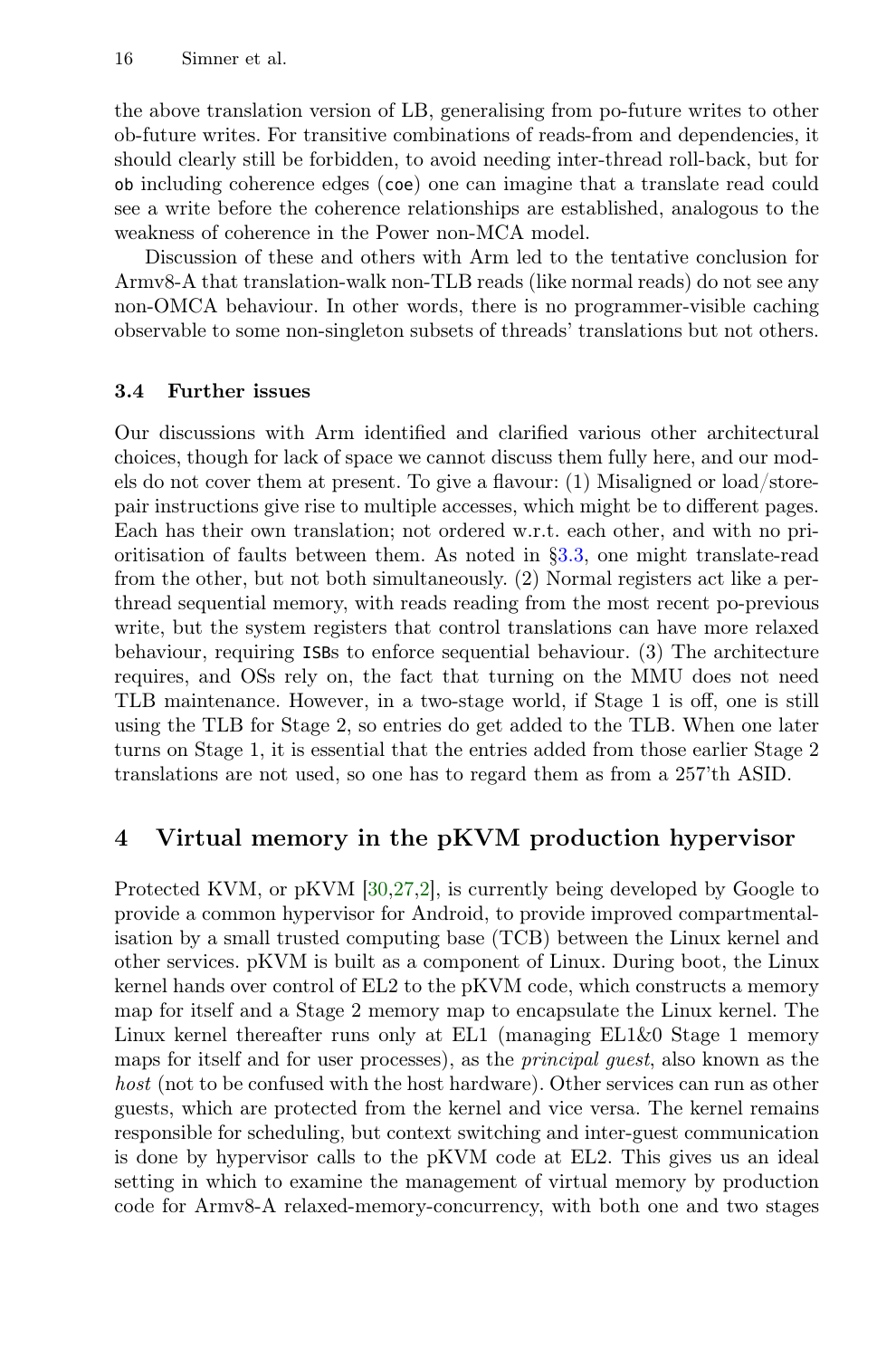of translation (for EL2 and EL1&0 respectively). The pKVM codebase is small, so it is feasible to examine all uses of TLB management, and we benefit from discussions with the pKVM development team. We have manually abstracted the main pKVM relaxed-virtual-memory scenarios into 14 tests. To give a flavour of these, we give one test in detail, which also illustrates the general form of virtual memory litmus tests; the others are described in the extended version.

In the simplest case where pKVM is just switching from one virtual CPU (vCPU) to another vCPU in a different VM, pKVM restores the per-CPU register state and sets the VTTBR with the new VMID. So long as the two vCPUs are using disjoint VMIDs there is no requirement for TLB maintenance.

AArch64 pKVM.vcpu\_run

This test, pKVM.vcpu\_run, is below, typeset (lightly hand-edited) from the

| Page table setup:                     | Initial state:                                                         |
|---------------------------------------|------------------------------------------------------------------------|
| <b>option</b> default_tables = false; | <b>PSTATE.</b> EL=0b10 $//$ initial exception level is $EL2$           |
| virtual x;                            | VBAR_EL2= $0 \times 1000$ // exception vector base address             |
| physical pal pa2;                     | <b>ELR_EL2=L0:</b> // exception link register, to return to from $EL2$ |
| intermediate ipal ipa2;               | SPSR_EL2=0b00101 $//$ saved program status                             |
| sltable hyp_map $0 \times 200000$ {   | TTBR0_EL1=ttbr(asid=0x00,base=vm1_stage1) // $EL1$ Stage 1             |
| $identity \ 0x1000 \ with \ code;$    | VTTBR_EL2=ttbr(vmid=0x0001,base=vml_stage2) // $Stage 2$               |
| $x \mapsto$ invalid; }                | TTBR0_EL2= <b>ttbr</b> (base=hyp_map,asid=0x00) // $EL2$               |
| sltable vml_stage1 0x2C0000 {         | x0=ttbr(asid=0x00,base=vm2_stage1)                                     |
| $x \mapsto$ ipal; }                   | $x1 =$ ttbr(base=vm2_stage2,vmid=0x0002)                               |
| sltable vm2_stage1 0x300000 {         | $x3=x$                                                                 |
| $x \mapsto$ ipa2; }                   | Thread 0 (with pKVM source lines)                                      |
| s2table $vm\$ _stage2 $0x240000$ {    | msr ttbr0_el1, $x0$ // $km/hyp/sysreg-sr.h:96$                         |
| $ipa1 \mapsto pa1;$                   | msr vttbr_el2, x1 // include/asm/kum mmu.h:276                         |
| $ipa2 \mapsto invalid;$               | // kvm/hyp/nvhe/host.S<br>eret                                         |
| $sltable$ vml_stage1; }               | $L0$ :                                                                 |
| s2table $vm2$ _stage2 $0x280000$ {    | <b>Ldr</b> $x2$ , $[x3]$ // in guest                                   |
| $ipal \mapsto invalid;$               | Thread 0 EL2 handler                                                   |
| $ipa2 \mapsto pa2;$                   |                                                                        |
| $sltable$ vm2_stage1; }               | 0x1400:                                                                |
| $*pa2 = 1;$                           | $mov \times2, #0$                                                      |
|                                       | Final state: $0: x2=0$                                                 |

TOML input format of our Isla tool ([§6.1\)](#page-22-0). Here there is a single physical CPU, initially running a virtual machine VM1, with VMID 0x0001, at EL1. The section on the left defines the initial and all potential states of the page tables, and any other memory state. This test sets up separate translation tables for pKVM at EL2 (which has just a single stage) and for two VMs (each with two stages, Stage 2 controlled by pKVM and Stage 1 controlled by the VM). pKVM's own mapping hyp\_map maps its code. VM1's own Stage 1 mapping vm1\_stage1 maps virtual address x to ipa1, and the initial pKVM-managed Stage 2 mapping vm1\_stage2 maps that ipa1 to pa1, which implicitly initially holds 0. These page tables are described concisely by a small declarative language we developed, determining the page-table memory (here ∼30k) required for the Armv8-A page-table walks.

The top-right block gives the initial Thread 0 register values, including the various page-table base registers. The bottom-right blocks give the code of the test. This starts running at EL2, as one can see from the PSTATE.EL register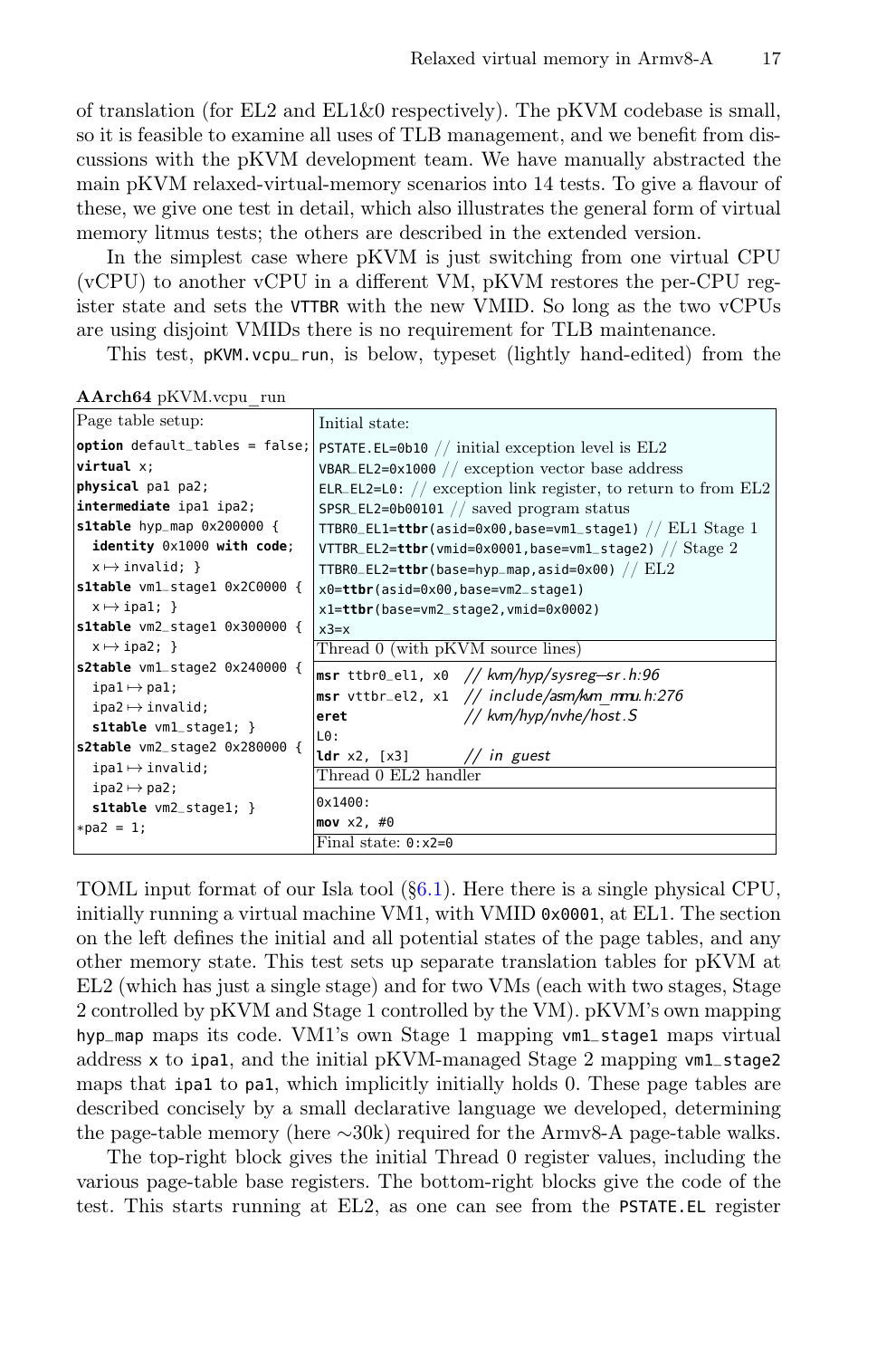value. The key assembly lines are annotated with the pKVM source line numbers they correspond to. To switch to run another virtual machine VM2, with VMID 0x0002, on this same physical CPU, pKVM changes VTTBR\_EL2 to the new vm2\_stage2 mapping and, as part of the context-switch register-file changes, restores TTBR0\_EL1 to the VM2's own Stage 1 mapping vm2\_stage1. The code then executes an ERET ("exception-return") instruction to return to EL1, and then tries to read x. The test includes a final assertion of the relaxed outcome that register x2=0, which could occur if the ldr translation used the old VM1 mapping instead of VM2's mapping. In this case that should not be allowed.

Other tests capture more elaborate scenarios. For example, currently the host kernel manages VMIDs and assigns each VM its own VMID. If the host runs out of VMIDs to allocate to new vCPUs, it currently revokes all previously allocated VMIDs and re-allocates from the beginning, during which pKVM has to ensure that any old vCPUs' translations using that VMID are expelled from any TLBs (pKVM.vcpu\_run.update\_vmid). If there is a concurrently executing vCPU using that VMID, that vCPU must be paused until after the new VMID generation (and hence any required TLB maintenance), before continuing with the freshly allocated VMID (pKVM.vcpu\_run.update\_vmid.concurrent).

For another example, for pKVM to maintain the illusion that each vCPU is on its own core, the per-core state must be cleaned between running different vCPUs, including ensuring that translations for one vCPU are not cached and visible to another, even if they happen to be in the same VM (and using the same VMID) (pKVM.vcpu\_run.same\_vm).

## <span id="page-17-0"></span>5 Model

We now define a semantic model for Armv8-A relaxed virtual memory that, to the best of our knowledge, captures the Arm architectural intent for the scope laid out in [§1](#page-0-0) and discussed in [§3,](#page-5-0) including Stage 1 and Stage 2 translation-table walks and the required TLB maintenance. For some important questions, most notably for multi-copy atomicity, the Arm intent is currently tentative, so it is not possible to be more definitive. To capture just the synchronization required for "simple" software such as pKVM to work correctly we also give a weaker model: instead of trying to exactly capture the architecture or the behaviour of hardware, it has individual axioms for each behaviour that such software needs to rely on. This gives an over-approximation to the architecture, which we prove sound with respect to the model given in this section. The two models together delimit the design space.

In [§3](#page-5-0) and [§4](#page-15-0) we described the design issues in microarchitectural terms, discussing the behaviour of TLB caching and translation-walk non-TLB reads, along with the needs of system software. We now abstract from microarchitecture: instead of explicitly modelling TLBs, we simply include a translation-read event for each read performed by architected translation-table walks, and define which writes each such translation-read can read from. We give the model in an axiomatic Herd-like [\[9\]](#page-25-7) style, as an extension to the base Armv8-A se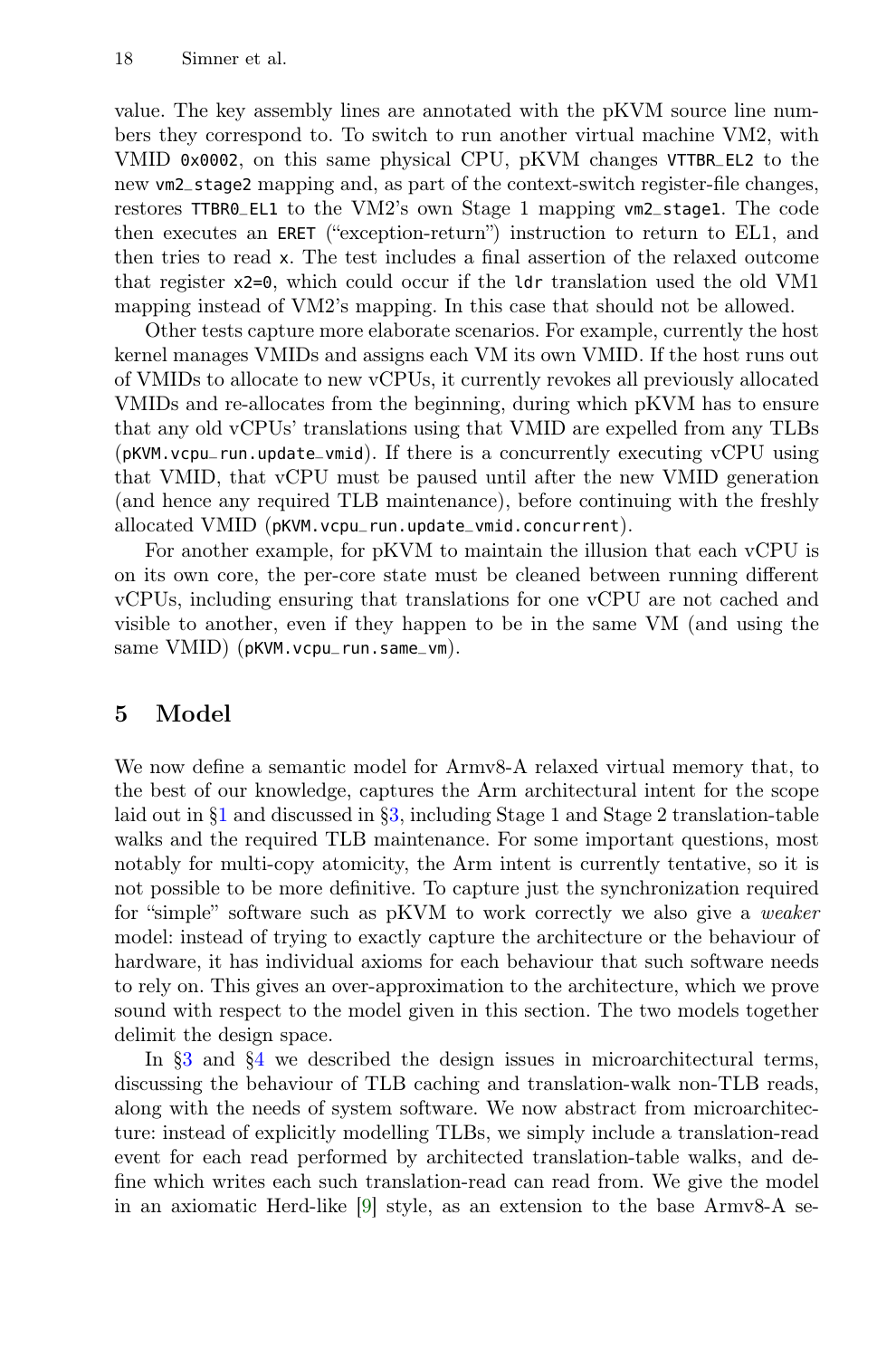mantics [\[26](#page-26-5)[,49,](#page-28-4)[13\]](#page-25-0). In principle it would be desirable to also have equivalent abstract-microarchitectural operational models, as for base Armv8-A [\[49,](#page-28-4)[48\]](#page-28-5) but with explicit TLBs for each thread and events for reading from and into the TLB. However, address translation introduces many more events to litmus-test executions, which would make them harder to explore exhaustively, and a proof of equivalence would be a major undertaking, so we leave this to future work.

The base Armv8-A axiomatic model is defined as a predicate over *candidate* executions, each of which is a graph with various events (reads, writes, barriers) and relations over them, notably the per-thread program order po, the location coherence order co, the reads-from relation rf from writes to reads, the address, data, and control-dependency (addr, data, ctrl) subsets of po, and others. The base model is essentially the conjunction of an external (inter-thread) acyclicity property, effectively stating that the execution must respect some total order of events hitting the shared memory, constrained by the derived ordered-before (ob) relation; an internal acyclicity property, enforcing per-location coherence; and an atomic axiom for atomic and exclusive operations. As usual in Herd-style models, relations are suffixed e or i to restrict to their inter-thread or intra-thread parts. The Herd concrete syntax for relational algebra uses [X] for the identity on a set  $X$ , ; for composition,  $\sim$  for complement, | and  $\&$  for union and intersection, and \* for product. We add translation data to events, including virtual, intermediate physical, and physical addresses (as determined by the translation regime). We add events for translation reads (**T**), TLB maintenance (**TLBI**), taking and returning from an exception (**TE** and **ERET**), and writing system registers (e.g. **MSR TTBR**). We modify the loc and co relations to relate events with the same *physi*cal address, and add a translation-reads-from trf to relate W to the T that read from it. To identify events with the same address we add same-va and same-ipa relations, relating events to the same virtual or intermediate physical address, and same-{va,ipa}-page for events in the same page. To identify events with the same address space or virtual machine ID, we use same-vmid and same-asid. The translate-read events within an instruction are related in the order they appear in the sequential ASL/Sail execution, both to each other and to any memory access or fault event, with the iio ("intra-instruction order") relation. We derive the addr relation from a new primitive tdata relation which relates read events to events that use that read value in the translation or computation of an address. For convenience we define new event sets: **C** for all cache-maintenance operations (DC, IC, and TLBI instructions); **T\_f** for all translation-read events which read a descriptor which causes a fault; **W\_inv** for all the write events which write an invalid descriptor; **Stage1** and **Stage2** for the **T** events which originate from the respective stage of translation; **ContextChange** for all context-changing events (such as writes to translation-controlling system registers); and **CSE** for all context-synchronizing events (taking and returning from exceptions and ISB).

The model is in Fig. [1,](#page-19-0) in full except for the tlb-affects relation. Its basic form is very similar to previous multicopy-atomic Armv8-A models. It still has external, internal, and atomic axioms, to which we add a translation-internal axiom for ensuring translations do not read from po-later writes.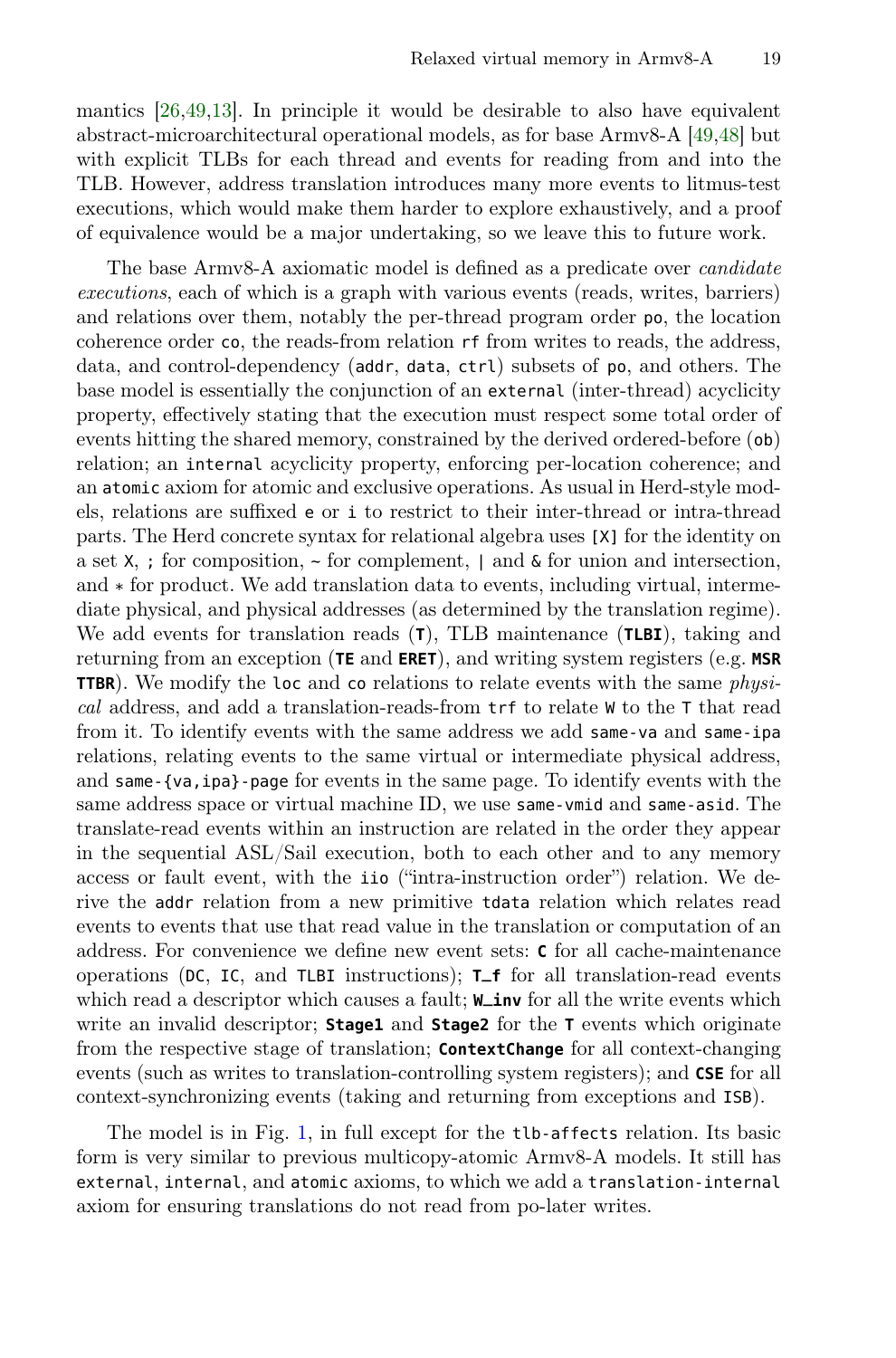```
let tlb-affects =
  (* see extended version *)
let TLB_barrier =
 ([TLBI] ; tlb-affects ; [T] ; tfr ; [W])^-1
 & wco
let maybe_TLB_cached =
  ([T] ; trf^-1 ; wco ; [TLBI-S1]) & tlb-
    affects^-1
let tcache1 = [T & Stage1] ; tfr ; TLB_barrier
let tcache2 = [T & Stage2] ; tfr ; TLB_barrier
let speculative =
   ctrl
  | addr; po
  | [T] ; instruction-order
(* translation-ordered-before *)
let tob =
    [T_f] ; tfre
  | ([T_f] ; tfri)
    & (po ; [DSB.SY] ; instruction-order)^-1
  | [T] ; iio ; [R|W] ; po ; [W]
  | speculative ; trfi
(* observed by *)
let obs = rfe | fr | wco
 | trfe
  (* ordered-before TLBI and translate *)
let obtlbi_translate =
    tcache1
  | tcache2
    \& (iio^-1 ; [T \& Stagel] ; trf^-1 ; wco^-1)
  | (tcache2 ; wco? ; [TLBI-S1])
    & (iio^-1 ; [T & Stage1] ; maybe_TLB_cached
     )
(* ordered-before TLBI *)
let obtlbi =
    obtlbi_translate
  | [R|W|Fault] ; iio^-1 ; (obtlbi_translate &
    ext) ; [TLBI]
(* context-change ordered-before *)
let ctxob =
    speculative ; [MSR]
  | [CSE] ; instruction-order
  | [ContextChange] ; po ; [CSE]
   | speculative ; [CSE]
  | po ; [ERET] ; instruction-order ; [T]
                                                   (* ordered-before a translation fault *)
                                                   let obfault =
                                                       data ; [Fault & IsFromW]
                                                     | speculative ; [Fault & IsFromW]
                                                     | [dmbst] ; po ; [Fault & IsFromW]
                                                     | [dmbld] ; po ; [Fault & (IsFromW|IsFromR)]
                                                     | [A|Q] ; po ; [Fault & (IsFromW | IsFromR)]
                                                     | [R|W] ; po ; [Fault & IsFromW & IsReleaseW]
                                                   (* ETS-ordered-before *)
                                                   let obETS =
                                                       (obfault ; [Fault]) ; iio^-1 ; [T_f]
                                                     | ([TLBI] ; po ; [dsb] ; instruction-order ;
                                                        [T]) & tlb-affects
                                                   (* dependency-ordered-before *)
                                                   let dob =
                                                       addr | data
                                                      | speculative ; [W]
                                                     | addr; po; [W]
                                                       | (addr | data); rfi
                                                     | (addr | data); trfi
                                                   (* atomic-ordered-before *)
                                                   let aob = rmw
                                                     | [range(rmw)]; rfi; [A | Q]
                                                   (* barrier-ordered-before *)
                                                   let bob = [R] ; po ; [dmbld]
| [W] ; po ; [dmbst]
                                                     | [dmbst]; po; [W]
                                                     | [dmbld]; po; [R|W]
                                                     | [L]; po; [A]
                                                     | [A | Q]; po; [R | W]
                                                     | [R | W]; po; [L]
                                                     | F | C |; po; [ dsbsy]| [dsb] ; po
                                                   (* Ordered-before *)
                                                   let ob = (obs \mid dob \mid aob \mid bob)| iio | tob | obtlbi | ctxob | obfault |
                                                        obETS)^+(* Internal visibility requirement *)
                                                   acyclic po-loc | fr | co | rf as internal
                                                   (* External visibility requirement *)
                                                   irreflexive ob as external
                                                   (* Atomic requirement *)
                                                   empty rmw & (fre; coe) as atomic
                                                   (* Writes cannot forward to po-future
                                                        translates *)
                                                   acyclic (po-pa | trfi) as translation-internal
```
Fig. 1: Strong Model (with baseline Armv8-A model parts in gray)

Most of the changes to the model are in the external axiom, where we add several relations to ordered-before (ob): iio relates the intra-instruction events ordered by the ASL; tob ("translation ordered-before") ensures the order arising from the act of translation itself is respected; obtlbi orders translates and their explicit memory events with TLBIs which affect these translations; and ctxob ("context ordered-before") orders events which must come before some contextchanging operation or after some context-synchronizing operation. We also add a generalised coherence-order relation, wco, an existentially quantified total order expressing when TLBIs complete w.r.t. writes.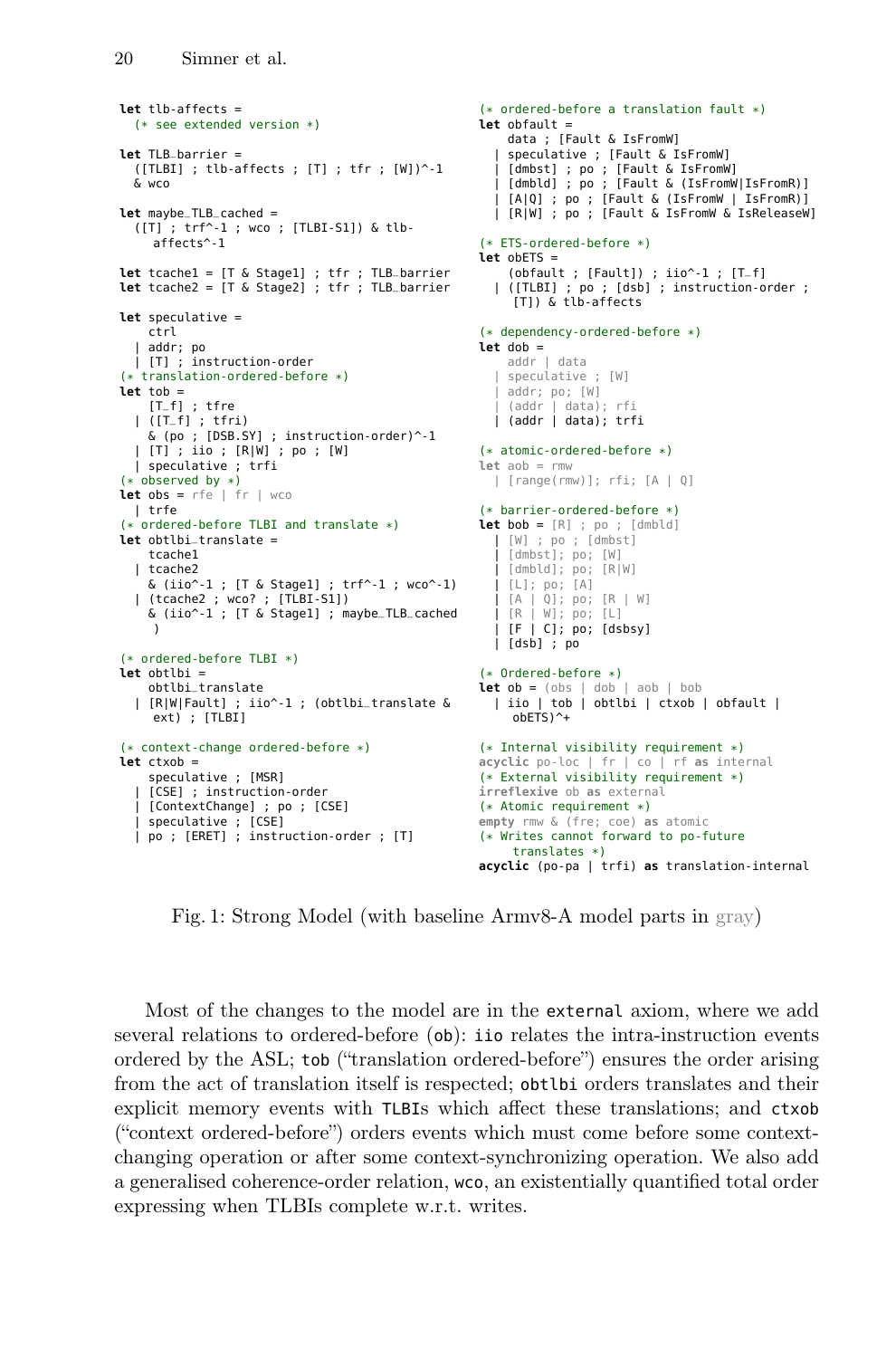Coherence: By making loc (and therefore rf and co) relate events with the same physical addresses, we get coherence over physical addresses rather than virtual. Coherence of writes to translation tables is expressed in two places: including trfe in obs captures the fact that translation-table reads from memory microarchitecturally come from the 'flat' coherent storage subsystem, and so the writes that they read from must have been propagated before the translation happened; and the translation-internal axiom forbids forwarding against program-order.

TLB maintenance and break-before-make: The obtlbi relation ensures that instructions whose translations read from writes which are "hidden" by some TLBI instruction are ordered before the completion of that TLBI. This is achieved by the two clauses of obtlbi: the first clause ensures the translationbefore-TLBI ordering is preserved, and the second clause orders the explicit memory access of any such instruction with the same TLBI as the first clause. To do this, the model computes the set of writes which are in effect "barriered" by a given TLBI instruction. This is done with the tcache relations, which decides which TLBIs effect which translations by looking at the addresses each use and the wco ordering between the TLBIs and related writes.

To accurately match up each of the various TLBI instructions with the translations they may affect, we define a tlb-affects relation which relates TLBI events with the  $\tau$  events they are relevant to. We elide the full definition here, as it is simply the product of the enumeration of TLBI variants with the set of translations that match the exception level, stage, address, ASID or VMID given in the TLBI instruction. obtlbi\_translate then uses tlb-affects and wco to order any translations that read-from 'stale' writes from before the invalidation with the TLBI that invalidated those writes. One notable subtlety here is in Stage 2 translations: since the TLB could store whole VA to PA mappings we must check that the correct Stage 1 invalidations have been performed, in addition to the Stage 2 ones, to be able to order the Stage 2 translation with the TLBI.

Translation-table-walk reading from memory: As noted in [§3.3,](#page-9-1) a translation which results in a translation fault must read from memory or be forwarded from program-order earlier instructions, and those memory reads behave multicopy atomically. In general the only time the model can guarantee that such a memory read happens is when the read results in a translation fault, since entries that result in a translation fault cannot be stored in the TLB ([§3.2\)](#page-6-0). The model captures this succinctly by including [T\_f];tfr in ob.

In general, a translation-read is ordered after the write which it reads from, as captured by the inclusion of the trfe edge in ob; this is strong enough to ensure that TLB fills and faulting memory walks pull values out of the memory system in a coherent way, but still weak enough to allow other -multi-copy-atomic behaviour such as forwarding.

As mentioned in [§3.3,](#page-9-0) a DSB ensures that writes are propagated out to memory. For translations this amounts to ensuring that a faulting translation cannot read-from something older than a po-previous DSB-barriered write, as captured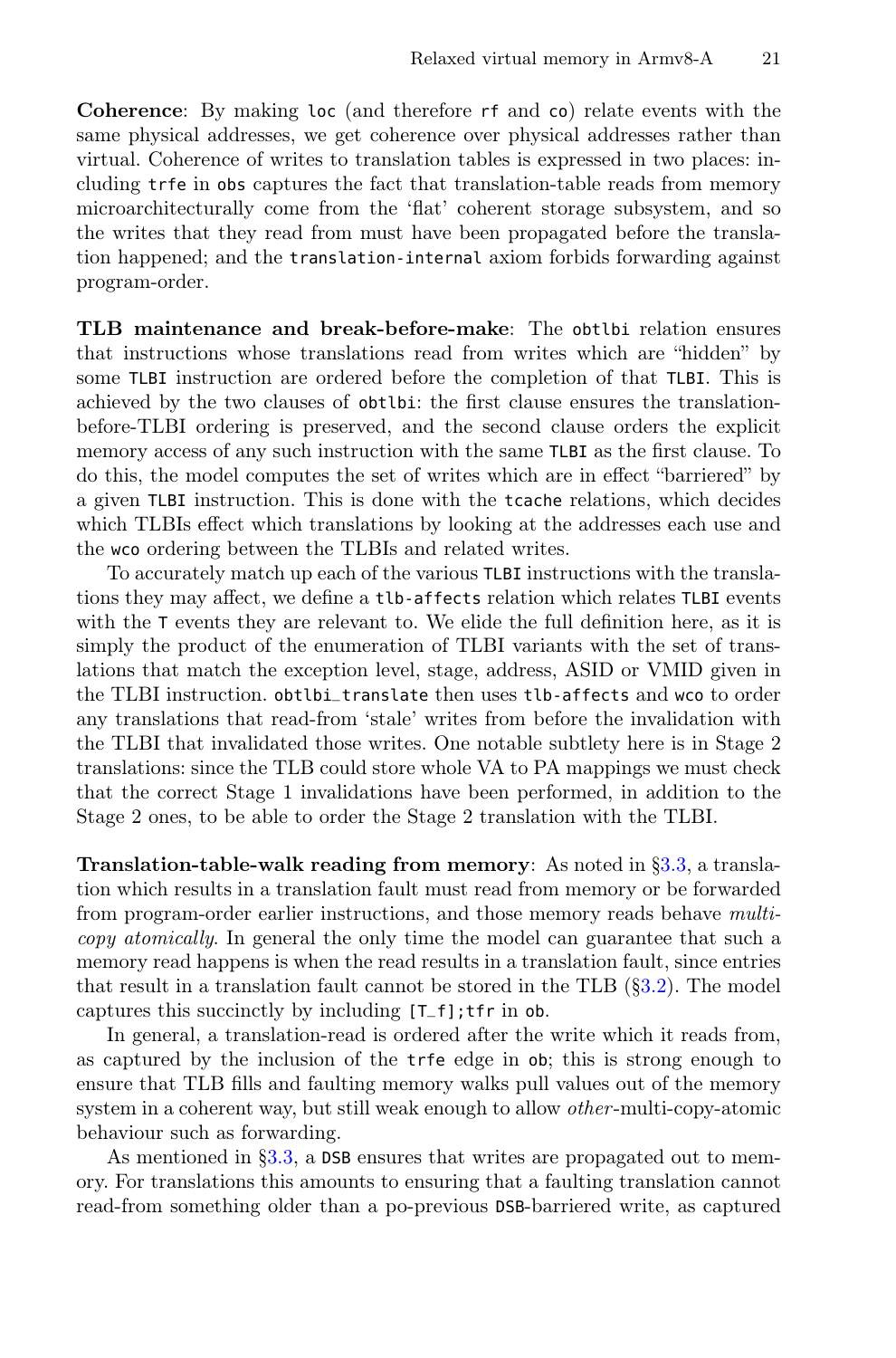by the last edge in tob which says that a tfri edge from such a faulting translation must not have an interposing DSB.

Note that the absence of the full tfr relation in ob for non-faulting translations intentionally allows some incoherence, in essence allowing a translationread to "ignore" a newer write.

Context-changing operations: In general, the sequential semantics takes care of the context, such as current base register and system register state, for us. The ctxob relation simply ensures that such context-changing operations cannot be taken speculatively, and that context-synchronization ensures that all poprevious context-changing operations are ordered-before po-later translations.

Detecting BBM Violations: As discussed in [§3.2,](#page-8-0) we do not model in detail the bounded-catch-fire semantics that currently architecturally results from a missing break-before-make sequence, as that would make it hard to enumerate possible litmus-test executions. Instead, because what one normally wants to know for litmus tests is that a test does not exhibit a BBM failure, we conservatively detect the existence of such violations and flag them for the user. This is achieved through a per-candidate-execute predicate, written in SMT, which looks for a situation which *could* be a break-before-make violation. It does this by asserting that there does not exist a pair of writes which conflict such that there is no interposing break-and-TLBI sequence. This approach is slightly overapproximate, as it might look for two writes that technically conflict even if they (for other reasons) are not used at the same time. This means that while we support programs that switch from one page table to another, we do not support programs that garbage collect page-table memory and then repurpose it.

ETS: We discussed the Armv8-A optional ETS feature, providing additional ordering strength for translations. The intuition is that the model would have ghost events in the event an instruction faults, to represent the explicit read or write which would have happened had the instruction not faulted. The model would then have to compute a special variant of **ob** including such dependencies, but without the physical-address-dependent relations such as loc, rf and co. Then any edge in the version of ob with the ghost events would become an edge in the real ob but attached to the faulting translation. To capture this, our model produces fault events which have the correct dependencies (and fault information) and the model orders the fault event with respect to program-order previous events which would have ordered and place those into ob. This involves manually adding [dmb] ; po ; [fault], addr ; po ; [fault & FromW], etc. to ob. The obETS relation then orders translations which result in a translation fault after anything the fault is ordered-after.

<span id="page-21-0"></span>Metatheory: To establish that our models provide a simple and sound abstraction we prove three theorems: that for static injectively-mapped address spaces, any execution which is consistent in the model with translation, erasing translation events gives an execution that is consistent in the original Armv8-A model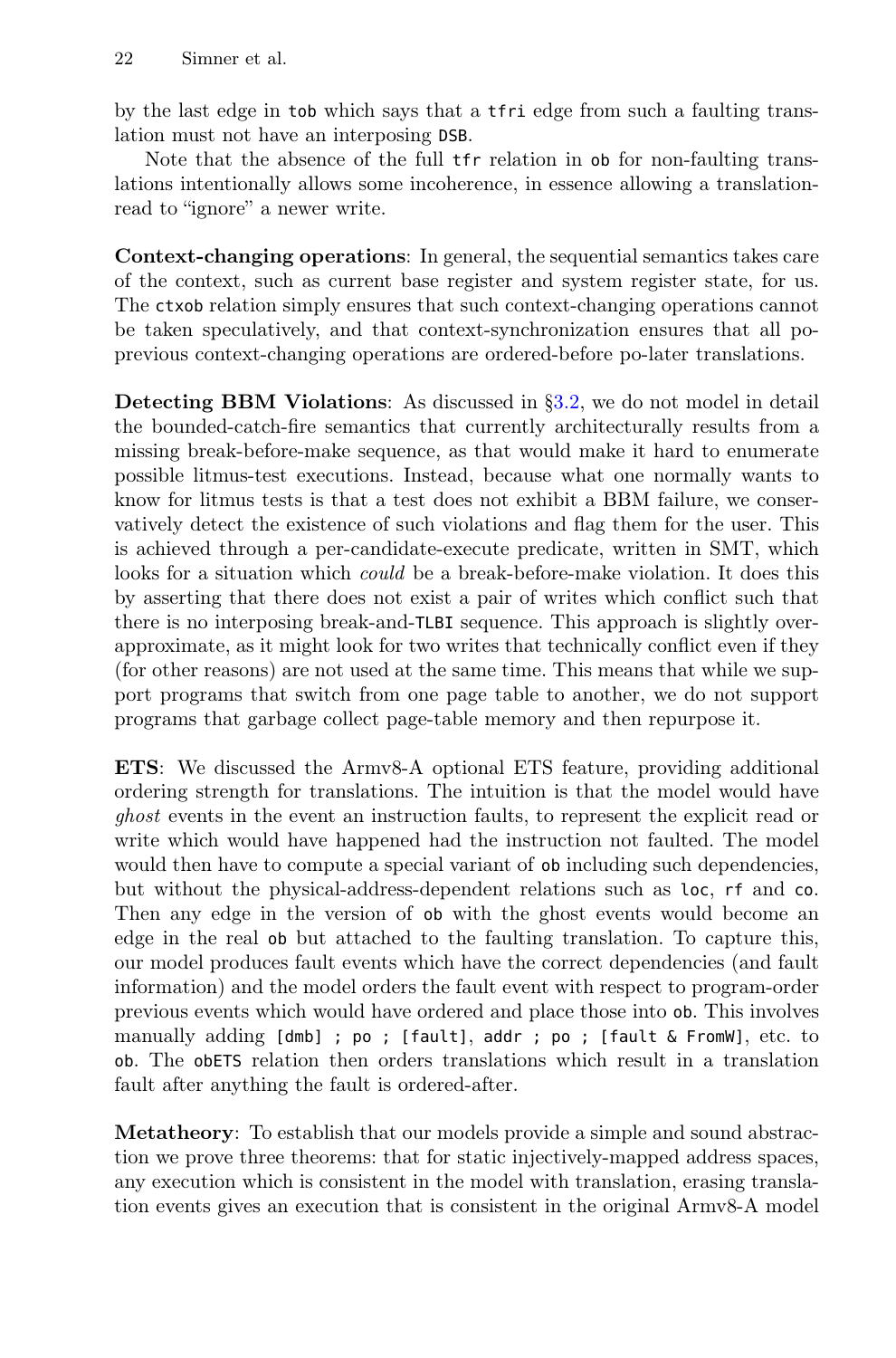without translation; that for any consistent execution in the original Armv8-A model, there is a corresponding consistent execution in our extended model with translations; and that our weak model is a sound over-approximation of our full translation model, i.e., that for any consistent execution in our full translation model, that same execution is consistent in the weak translation model.

### 6 Tooling

#### <span id="page-22-0"></span>6.1 Isla-based model evaluation

Making relaxed-memory semantics exhaustively executable is essential for exploring their behaviour on examples [\[66,](#page-30-0)[54,](#page-28-6)[53,](#page-28-3)[20](#page-26-3)[,9,](#page-25-7)[36,](#page-27-9)[65,](#page-29-7)[23,](#page-26-6)[63,](#page-29-8)[49,](#page-28-4)[56\]](#page-29-6). Handling relaxed virtual memory brings several new challenges. First, even just the sequential definition of Armv8-A address translation, with the page-table walk and its options, is remarkably intricate, defined in thousands of lines of Arm's ASL instruction description language. Manually reimplementing a simplified version would be error-prone and incomplete, so we instead build on our Isla tool [\[15\]](#page-26-1), which integrates the full 123,000 line Armv8-A ISA semantics (as defined by Arm in ASL and automatically translated into Sail [\[14\]](#page-25-2)), with SMT-based tooling to evaluate tests w.r.t. axiomatic concurrency models. Previously Isla supported only "user" models, expressed in a language based on relational-algebra similar to the Cat language of Herd [\[9\]](#page-25-7).

Previous litmus tests typically involved only a few abstract memory locations and events, but even simple virtual memory tests require 30kB of page tables, each "user" memory access might have 24 or more page-table accesses, and each 64-bit descriptor may be represented by a symbolic value representing all possible states that descriptor can be in. To avoid overwhelming the SMT solver during symbolic execution, the formula representing each symbolic descriptor is created dynamically when read. When encoding the final SMT problem that decides whether a candidate execution is allowed, we ensure that only the parts of the page tables actually used by that candidate execution are included. We also implemented a model-specific optimization that removes irrelevant translation events which cannot affect the result of the test, improving performance by a factor of 13 on average, and up to 90 times for some tests. Third, we had to provide a convenient way to express the page table configuration for each test, with the declarative language of which we saw a small part on the left-hand side of the [§4](#page-15-0) test.



for a WRC test like that of  $\S 3.3$ , showing how uninteresting translation events A good user interface is essential. Above, we show an Isla-generated execution can be suppressed in the output to avoid overwhelming noise.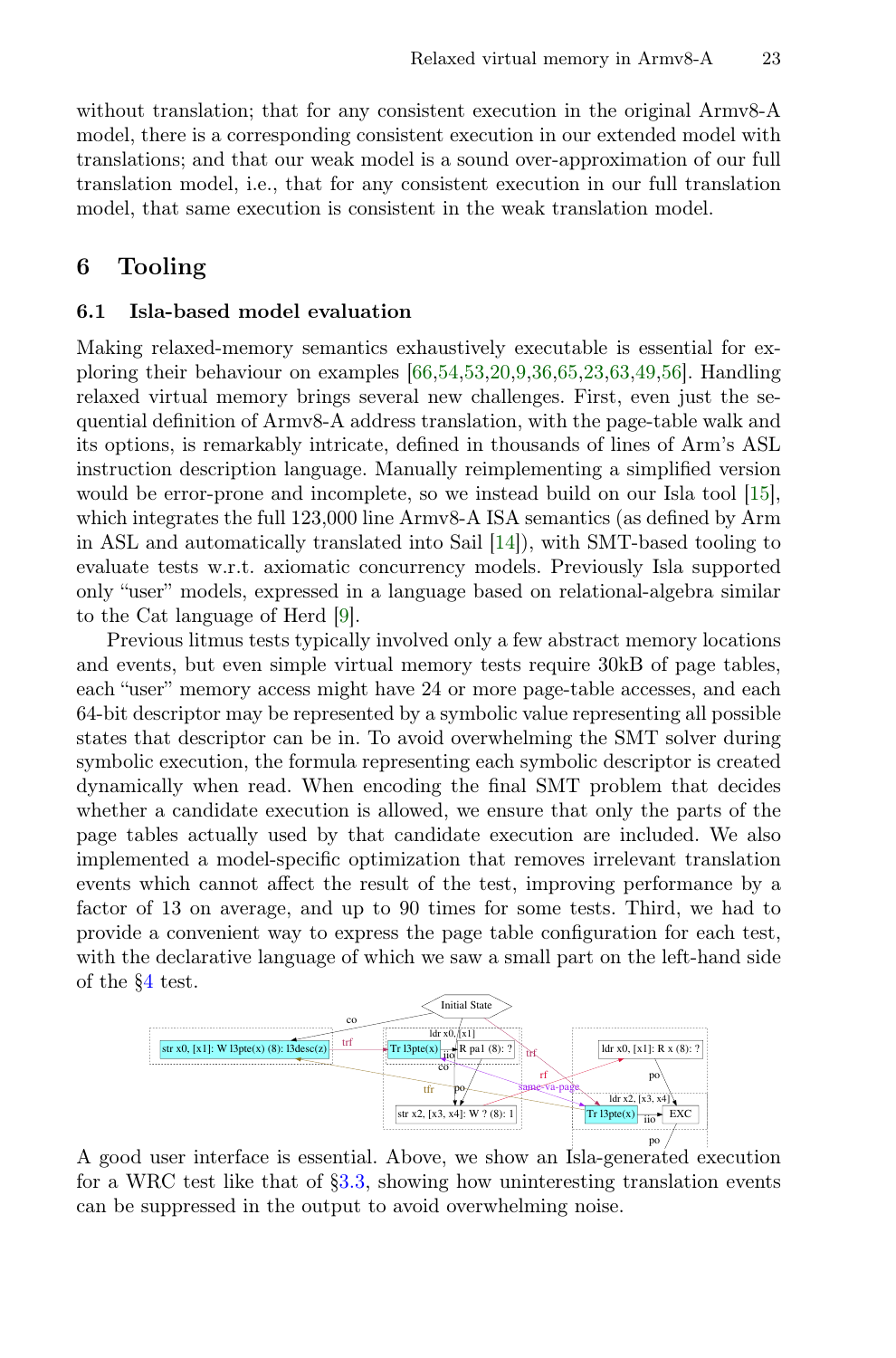The main result is that, in the strong model, all 214 litmus tests and 14 pKVM tests are allowed or forbidden as intended, based on our discussion with Arm of their architectural intent, except two pKVM tests which time out. Additionally, we tested that the weak model never forbids any test allowed by the strong model. The tool performance is eminently usable in practice: most tests take around 1 minute, and the full set of litmus tests can be run in less than 2 hours CPU time, on a 36-core Intel Xeon Gold 6240.

We also ran our model on an existing suite of "user" litmus tests, including 1927 additional generated tests, with a constant identity-mapped pagetable and checked the results match RMEM [\[31\]](#page-27-10) and the official Armv8-A model [\[26,](#page-26-5)[49,](#page-28-4)[13\]](#page-25-0).

### <span id="page-23-1"></span>6.2 Experimental testing of hardware

Validation of the models through experimental testing has been a vital part of past relaxed memory semantics [\[24](#page-26-7)[,54,](#page-28-6)[3,](#page-25-8)[8\]](#page-25-9). This is equally true here. However experimental testing of the concurrent aspects of virtual memory is a far harder problem: these tests need to be able to access privileged parts of the instruction set; they need to be able to setup and use their own exception handlers, preventing building these tools ontop of standard distributions like Linux; Stage 2 tests and bare-metal Stage 1 tests require direct access to hardware, preventing the use of hypervisors such as KVM around the harness. To achieve this we build a harness that can run bare-metal on Armv8 devices to run Stage 1 (but as yet, not Stage 2) concurrent virtual memory litmus tests, which can be found at <https://github.com/rems-project/system-litmus-harness>. At present this and Isla use different test formats, so we have some tests manually written in both.

We ran tests on three devices with standard Arm cores (A53, A72). The data we collected suggests that in practice, aside from known errata, these cores: respect coherence over physical locations; correctly implement TLB maintenance; are multi-copy atomic w.r.t translation-table walks; and generally do not disagree with our model, except in one instance where we observed an anomalous result which is under discussion with Arm.

Further testing on other platforms would be desirable, but our emphasis in this work is principally on exploring the design space and capturing the architectural intent, and the main validation is from discussion with the Arm Chief Architect, who ultimately is responsible for determining what the architecture is. In this context, experimental data serves mainly to provide reassurance that some envisaged architecture strength is not invalidated by extant hardware implementations.

## <span id="page-23-0"></span>7 Related work

There is extensive previous work on "user" relaxed-memory semantics of modern architectures, but very little extending this to cover systems aspects such as virtual memory. We build on the approaches established in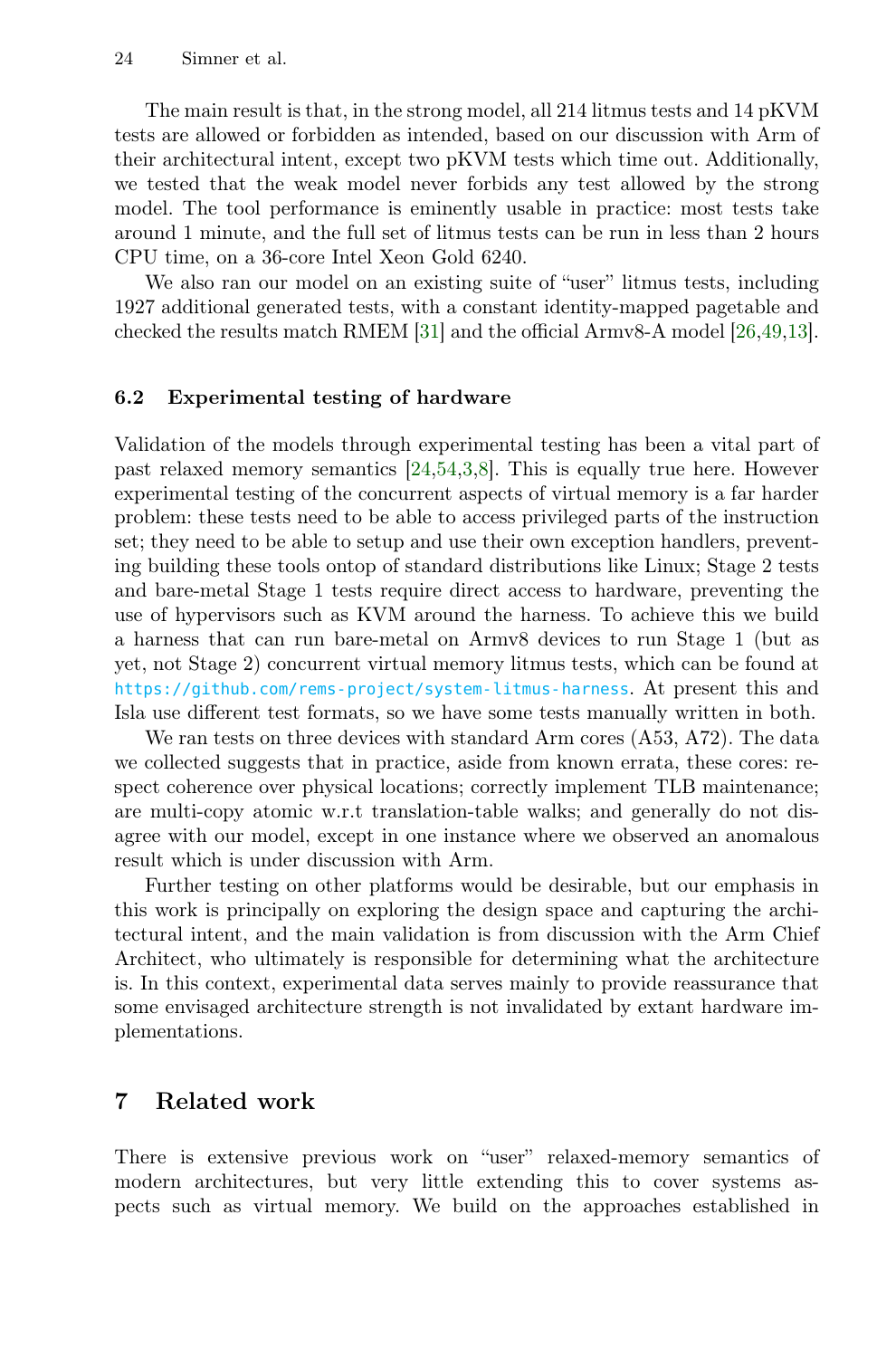"user" models for x86, IBM Power, Arm, and RISC-V, combining executableas-test-oracle models, discussion with architects, and experimental testing [\[54,](#page-28-6)[5](#page-25-10)[,7](#page-25-11)[,47,](#page-28-7)[55,](#page-28-8)[53](#page-28-3)[,21,](#page-26-8)[52,](#page-28-9)[46,](#page-28-10)[9,](#page-25-7)[36,](#page-27-9)[31,](#page-27-10)[32,](#page-27-11)[49,](#page-28-4)[64\]](#page-29-9).

Arm publish a machine-readable version of their Armv8-A relaxed memory model [\[45\]](#page-28-11), in the Cat language of the Herd7 tool [\[6\]](#page-25-12), but that model does not currently cover the relaxed virtual-memory semantics. Independent work in progress by Alglave et al. is similarly aiming to characterise this, and to update Arm's published model in due course, but with complementary scope to the current paper: including hardware updates of access and dirty bits, but without integration with the full ASL/Sail instruction semantics and its multiple levels and stages of translation. Both have been informed by discussion with senior Arm staff, and one would hope to synthesise the understanding in future. Hossain et al. [\[39\]](#page-27-12) develop an "estimated" model for virtual memory in x86 (which has a much less relaxed base semantics) in a broadly similar axiomatic style. Tao et al. [\[61\]](#page-29-5) axiomatise six conditions for weak data-race-freedom that should be satisfied by Armv8-A kernel code that uses virtual memory in simple ways, and an extension of Promising-Arm [\[50\]](#page-28-12) that effectively builds in these conditions; they extend the sequential verification of the SeKVM hypervisor by Li et al. [\[43\]](#page-28-1) to show it satisfies these conditions. The paper does not attempt to characterise the exact guarantees provided by the Armv8-A architecture, or discuss the issues of our [§3.](#page-5-0) A foundational model such as our [§5](#page-17-0) would let one ground such results on the actual architecture. Simner et al. [\[56\]](#page-29-6) study relaxed instruction-fetch semantics.

Several works give non-relaxed-memory semantics for Arm or x86 address translation, more or less simplified and with or without TLBs: Bauereiss [\[14\]](#page-25-2), Goel et al. [\[34,](#page-27-2)[35\]](#page-27-3), Syeda and Klein [\[57,](#page-29-0)[59,](#page-29-1)[58,](#page-29-2)[60\]](#page-29-3), Degenbaev [\[29\]](#page-27-4) (used for verification of a hypervisor shadow pagetable implementation [\[42,](#page-27-13)[28,](#page-26-9)[11,](#page-25-1)[10\]](#page-25-13)), Barthe et al. [\[19,](#page-26-10)[17](#page-26-11)[,18,](#page-26-12)[16\]](#page-26-13), Tews et al. [\[62\]](#page-29-4), Kolanski [\[41\]](#page-27-1), and Guanciale et al. [\[38\]](#page-27-0).

### 8 Acknowledgments

We thank Arm Ltd. for its support of Simner's PhD and the wider project of which this is part. We thank the Google pKVM development team, especially Will Deacon, Quentin Perret, Andrew Scull, Andrew Walbran, and Serban Constantinescu, for discussions on pKVM, and the Google Project Oak team, Ben Laurie, Hong-Seok Kim, and Sarah de Haas, for their support. We thank Luc Maranget for comments on a draft.

This work was partially funded by an Arm/EPSRC iCASE PhD studentship (Simner), Arm Limited, Google, ERC Advanced Grant (AdG) 789108 ELVER, and the UK Government Industrial Strategy Challenge Fund (ISCF) under the Digital Security by Design (DSbD) Programme, to deliver a DSbDtech enabled digital platform (grant 105694).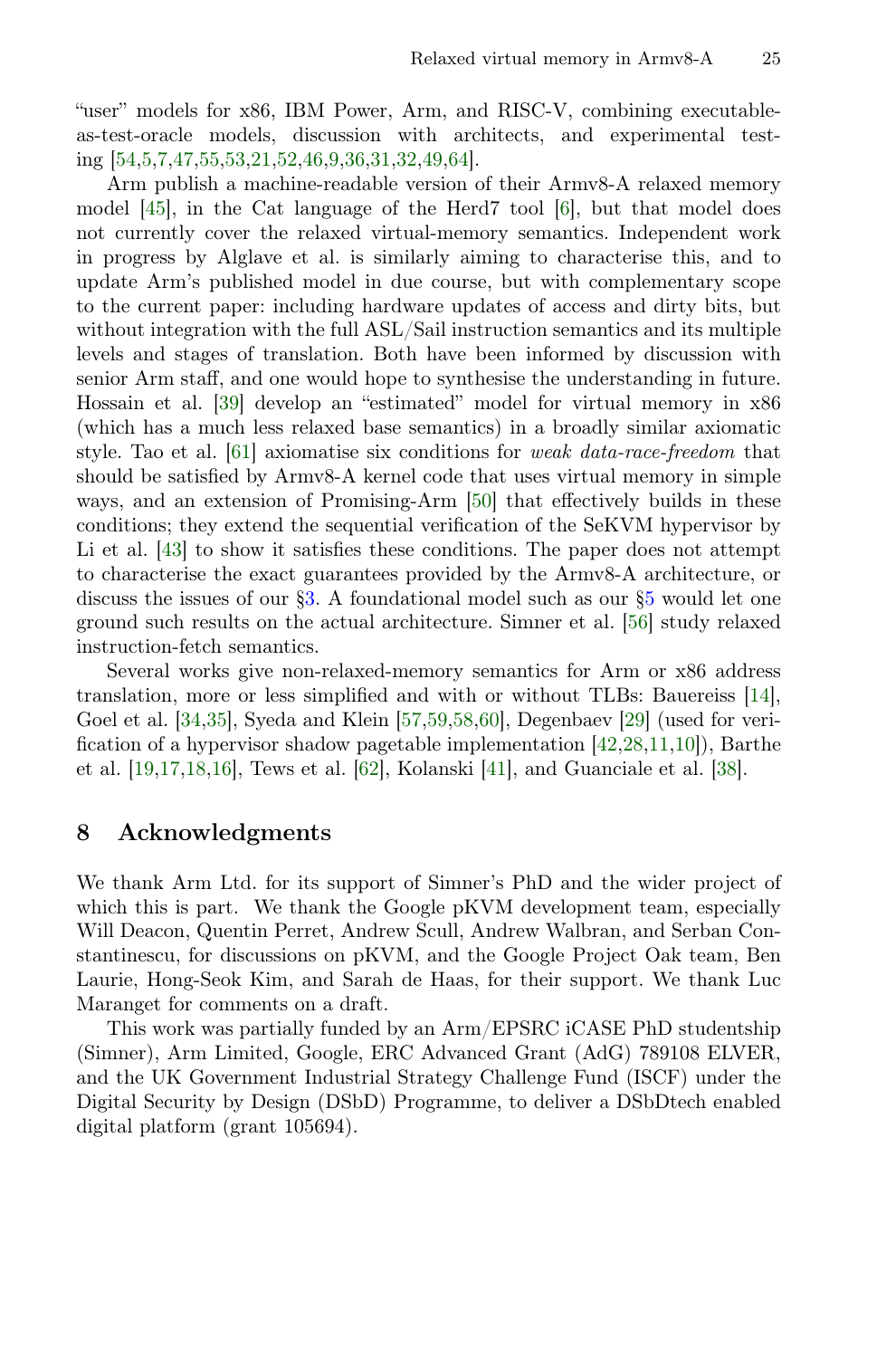## References

- <span id="page-25-4"></span>1. Power ISA<sup>™</sup> Version 2.07. IBM, 2013.
- <span id="page-25-6"></span>2. pKVM source. [https://android-kvm.googlesource.com/linux/+/refs/heads/pkvm/](https://android-kvm.googlesource.com/linux/+/refs/heads/pkvm/arch/arm64/kvm/hyp/nvhe/) [arch/arm64/kvm/hyp/nvhe/](https://android-kvm.googlesource.com/linux/+/refs/heads/pkvm/arch/arm64/kvm/hyp/nvhe/), 2021. Accessed 2021-07-06.
- <span id="page-25-8"></span>3. Allon Adir, Hagit Attiya, and Gil Shurek. Information-flow models for shared memory with an application to the PowerPC architecture. IEEE Trans. Parallel Distrib. Syst., 14(5):502–515, 2003.
- <span id="page-25-3"></span>4. Sarita V. Adve and Mark D. Hill. Weak ordering — a new definition. In Proceedings of the 17th Annual International Symposium on Computer Architecture, ISCA '90, pages 2–14, New York, NY, USA, 1990. ACM.
- <span id="page-25-10"></span>5. Jade Alglave, Anthony Fox, Samin Ishtiaq, Magnus O. Myreen, Susmit Sarkar, Peter Sewell, and Francesco Zappa Nardelli. The semantics of Power and ARM multiprocessor machine code. In Proc. DAMP 2009, January 2009.
- <span id="page-25-12"></span>6. Jade Alglave and Luc Maranget. The herd7 tool. [http://diy.inria.fr/doc/herd.](http://diy.inria.fr/doc/herd.html/) [html/](http://diy.inria.fr/doc/herd.html/), 2019. Accessed 2019-07-08.
- <span id="page-25-11"></span>7. Jade Alglave, Luc Maranget, Susmit Sarkar, and Peter Sewell. Fences in weak memory models. In Proc. CAV, 2010.
- <span id="page-25-9"></span>8. Jade Alglave, Luc Maranget, Susmit Sarkar, and Peter Sewell. Litmus: running tests against hardware. In Proceedings of TACAS 2011: the 17th international conference on Tools and Algorithms for the Construction and Analysis of Systems, pages 41–44, Berlin, Heidelberg, 2011. Springer-Verlag.
- <span id="page-25-7"></span>9. Jade Alglave, Luc Maranget, and Michael Tautschnig. Herding Cats: Modelling, Simulation, Testing, and Data Mining for Weak Memory. ACM TOPLAS, 36(2):7:1–7:74, July 2014.
- <span id="page-25-13"></span>10. Eyad Alkassar, Ernie Cohen, Mark A. Hillebrand, Mikhail Kovalev, and Wolfgang J. Paul. Verifying shadow page table algorithms. In Roderick Bloem and Natasha Sharygina, editors, Proceedings of 10th International Conference on Formal Methods in Computer-Aided Design, FMCAD 2010, Lugano, Switzerland, October 20-23, pages 267–270. IEEE, 2010.
- <span id="page-25-1"></span>11. Eyad Alkassar, Ernie Cohen, Mikhail Kovalev, and Wolfgang J. Paul. Verification of TLB virtualization implemented in C. In Rajeev Joshi, Peter Müller, and Andreas Podelski, editors, Verified Software: Theories, Tools, Experiments - 4th International Conference, VSTTE 2012, Philadelphia, PA, USA, January 28-29, 2012. Proceedings, volume 7152 of Lecture Notes in Computer Science, pages 209– 224. Springer, 2012.
- <span id="page-25-5"></span>12. ARM Limited. ARM architecture reference manual. ARMv8, for ARMv8-A architecture profile. <https://developer.arm.com/documentation/ddi0487/latest/>, March 2017. B.a Armv8.1 EAC, v8.2 Beta. ARM DDI 0487B.a (ID0331117). 6354pp.
- <span id="page-25-0"></span>13. Arm Limited. Arm architecture reference manual. Armv8, for Armv8-A architecture profile. <https://developer.arm.com/documentation/ddi0487/latest/>, January 2021. G.a Armv8.7 EAC. ARM DDI 0487G.a (ID011921). 8538pp.
- <span id="page-25-2"></span>14. Alasdair Armstrong, Thomas Bauereiss, Brian Campbell, Alastair Reid, Kathryn E. Gray, Robert M. Norton, Prashanth Mundkur, Mark Wassell, Jon French, Christopher Pulte, Shaked Flur, Ian Stark, Neel Krishnaswami, and Peter Sewell. ISA semantics for ARMv8-A, RISC-V, and CHERI-MIPS. In Proc. 46th ACM SIGPLAN Symposium on Principles of Programming Languages, January 2019. Proc. ACM Program. Lang. 3, POPL, Article 71.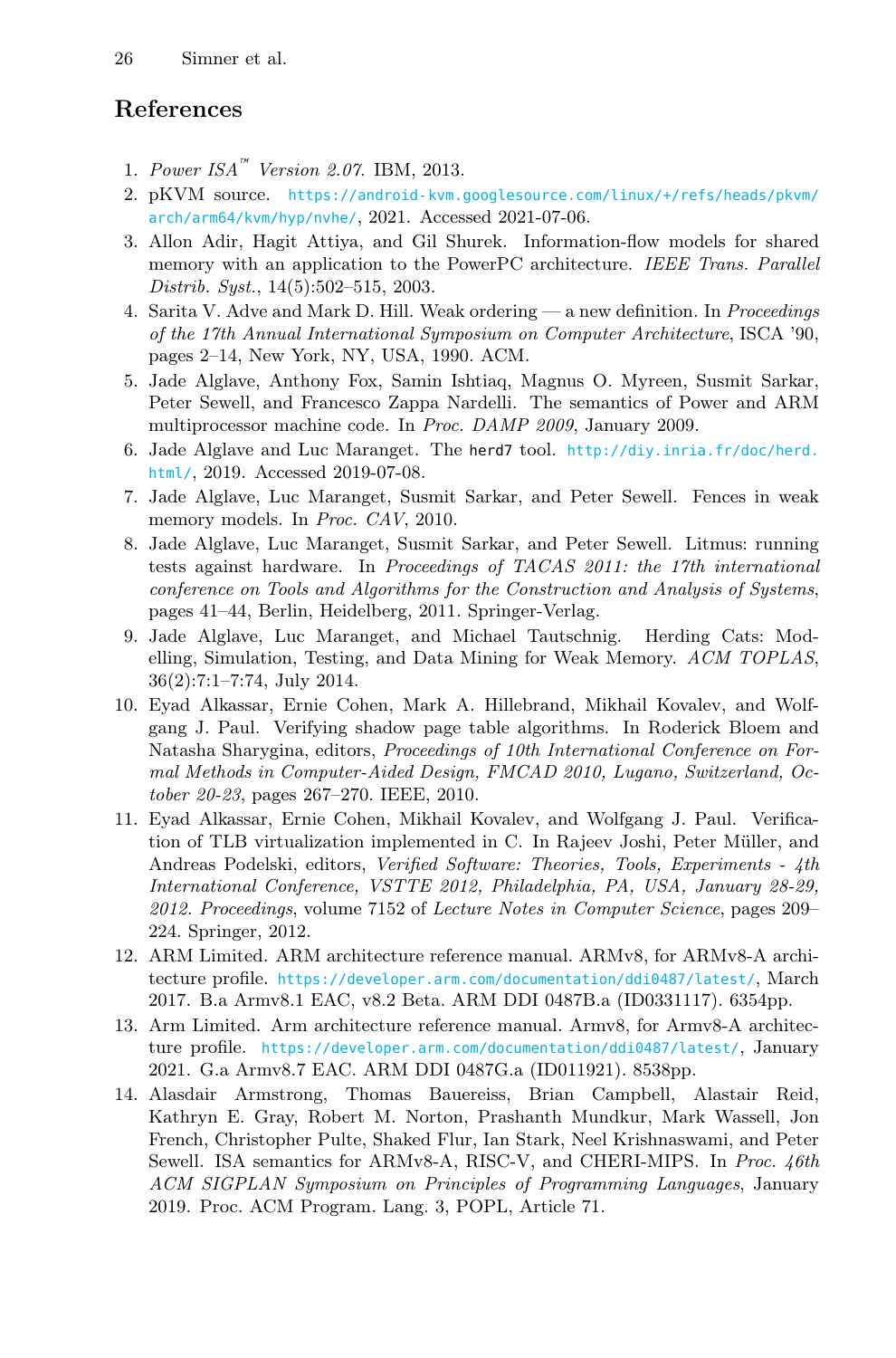- <span id="page-26-1"></span>15. Alasdair Armstrong, Brian Campbell, Ben Simner, Christopher Pulte, and Peter Sewell. Isla: Integrating full-scale ISA semantics and axiomatic concurrency models. In In Proc. 33rd International Conference on Computer-Aided Verification, July 2021. Extended version available at [https://www.cl.cam.ac.uk/~pes20/isla/](https://www.cl.cam.ac.uk/~pes20/isla/isla-cav2021-extended.pdf) [isla-cav2021-extended.pdf](https://www.cl.cam.ac.uk/~pes20/isla/isla-cav2021-extended.pdf).
- <span id="page-26-13"></span>16. Gilles Barthe, Gustavo Betarte, Juan Diego Campo, Jesús Mauricio Chimento, and Carlos Luna. Formally verified implementation of an idealized model of virtualization. In Ralph Matthes and Aleksy Schubert, editors, 19th International Conference on Types for Proofs and Programs, TYPES 2013, April 22-26, 2013, Toulouse, France, volume 26 of LIPIcs, pages 45–63. Schloss Dagstuhl - Leibniz-Zentrum für Informatik, 2013.
- <span id="page-26-11"></span>17. Gilles Barthe, Gustavo Betarte, Juan Diego Campo, and Carlos Luna. Formally verifying isolation and availability in an idealized model of virtualization. In Michael J. Butler and Wolfram Schulte, editors, FM 2011: Formal Methods - 17th International Symposium on Formal Methods, Limerick, Ireland, June 20-24, 2011. Proceedings, volume 6664 of Lecture Notes in Computer Science, pages 231–245. Springer, 2011.
- <span id="page-26-12"></span>18. Gilles Barthe, Gustavo Betarte, Juan Diego Campo, and Carlos Luna. Cacheleakage resilient OS isolation in an idealized model of virtualization. In Stephen Chong, editor, 25th IEEE Computer Security Foundations Symposium, CSF 2012, Cambridge, MA, USA, June 25-27, 2012, pages 186–197. IEEE Computer Society, 2012.
- <span id="page-26-10"></span>19. Gilles Barthe, César Kunz, and Jorge Luis Sacchini. Certified reasoning in memory hierarchies. In G. Ramalingam, editor, *Programming Languages and Systems*, 6th Asian Symposium, APLAS 2008, Bangalore, India, December 9-11, 2008. Proceedings, volume 5356 of Lecture Notes in Computer Science, pages 75–90. Springer, 2008.
- <span id="page-26-3"></span>20. M. Batty, S. Owens, S. Sarkar, P. Sewell, and T. Weber. Mathematizing C++ concurrency. In Proc. POPL, 2011.
- <span id="page-26-8"></span>21. Mark Batty, Kayvan Memarian, Scott Owens, Susmit Sarkar, and Peter Sewell. Clarifying and Compiling  $C/C++$  Concurrency: from  $C++11$  to POWER. In Proceedings of POPL 2012: The 39th ACM SIGPLAN-SIGACT Symposium on Principles of Programming Languages (Philadelphia), pages 509–520, 2012.
- <span id="page-26-2"></span>22. H.-J. Boehm and S. Adve. Foundations of the C++ concurrency memory model. In Proc. PLDI, 2008.
- <span id="page-26-6"></span>23. James Bornholt and Emina Torlak. Synthesizing memory models from framework sketches and litmus tests. In Albert Cohen and Martin T. Vechev, editors, Proceedings of the 38th ACM SIGPLAN Conference on Programming Language Design and Implementation, PLDI 2017, Barcelona, Spain, June 18-23, 2017, pages 467–481. ACM, 2017.
- <span id="page-26-7"></span>24. William W. Collier. Reasoning about parallel architectures. Prentice Hall, 1992.
- <span id="page-26-0"></span>25. Data61/CSIRO. Frequently asked questions on seL4: The proof. [http://sel4.](http://sel4.systems/Info/FAQ/proof.pml) [systems/Info/FAQ/proof.pml](http://sel4.systems/Info/FAQ/proof.pml), accessed 2019-07-01, 2019.
- <span id="page-26-5"></span>26. Will Deacon. The ARMv8 application level memory model. [https://github.](https://github.com/herd/herdtools7/blob/master/herd/libdir/aarch64.cat) [com/herd/herdtools7/blob/master/herd/libdir/aarch64.cat](https://github.com/herd/herdtools7/blob/master/herd/libdir/aarch64.cat) (accessed 2019-07-01), 2016.
- <span id="page-26-4"></span>27. Will Deacon. Virtualization for the masses: Exposing KVM on Android. [https:](https://www.youtube.com/watch?v=wY-u6n75iXc) [//www.youtube.com/watch?v=wY-u6n75iXc](https://www.youtube.com/watch?v=wY-u6n75iXc), November 2020. KVM Forum Talk.
- <span id="page-26-9"></span>28. Ulan Degenbaev. Formal specification of the x86 instruction set architecture. PhD thesis, Saarland University, 2012.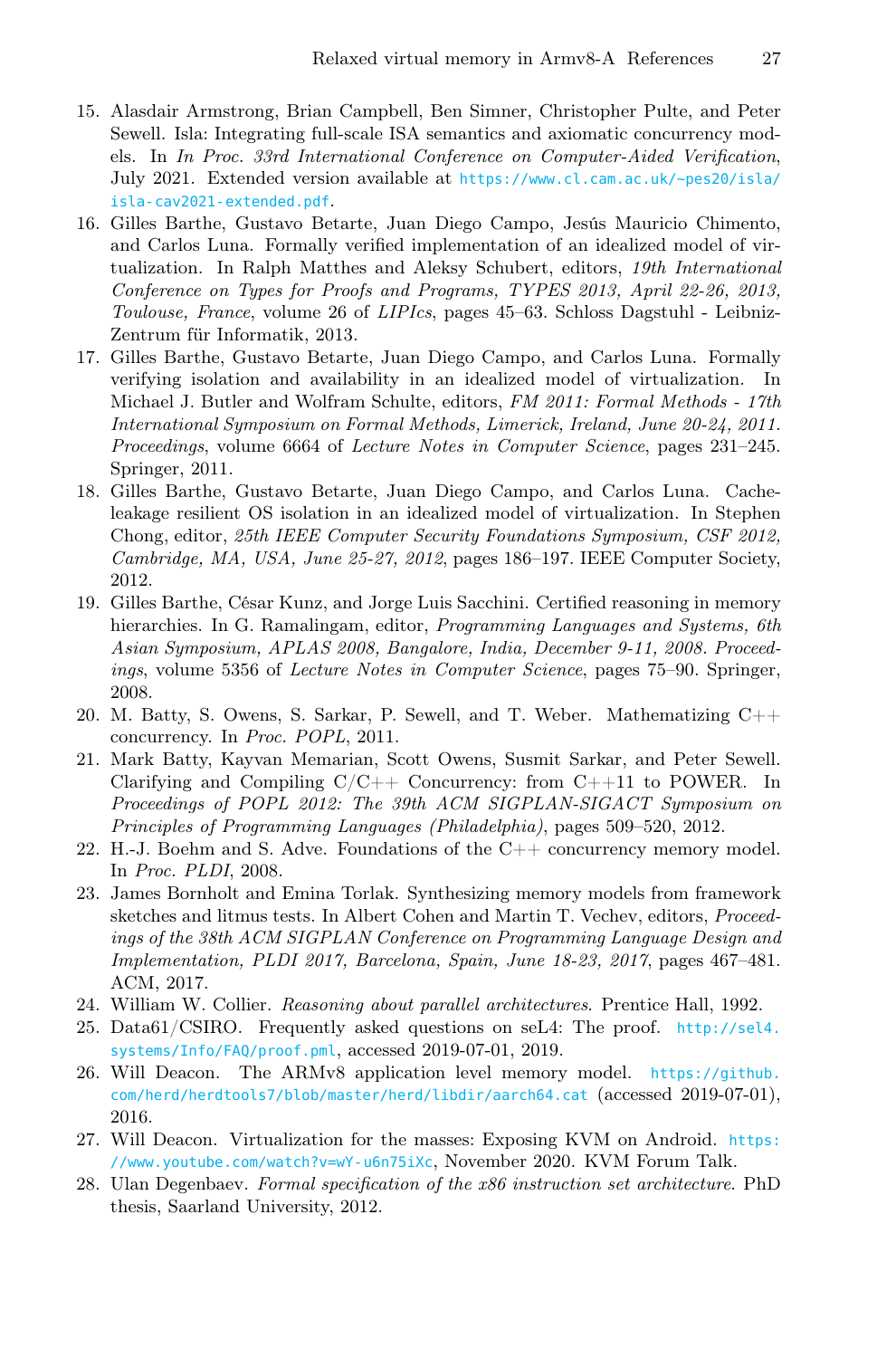- <span id="page-27-4"></span>29. Ulan Degenbaev, Wolfgang J. Paul, and Norbert Schirmer. Pervasive theory of memory. In Susanne Albers, Helmut Alt, and Stefan Näher, editors, Efficient Algorithms, Essays Dedicated to Kurt Mehlhorn on the Occasion of His 60th Birthday, volume 5760 of Lecture Notes in Computer Science, pages 74–98. Springer, 2009.
- <span id="page-27-8"></span>30. Jake Edge. KVM for Android. <https://lwn.net/Articles/836693/>, November 2020.
- <span id="page-27-10"></span>31. Shaked Flur, Kathryn E. Gray, Christopher Pulte, Susmit Sarkar, Ali Sezgin, Luc Maranget, Will Deacon, and Peter Sewell. Modelling the ARMv8 architecture, operationally: Concurrency and ISA. In Proceedings of POPL: the 43rd ACM SIGPLAN-SIGACT Symposium on Principles of Programming Languages, 2016.
- <span id="page-27-11"></span>32. Shaked Flur, Susmit Sarkar, Christopher Pulte, Kyndylan Nienhuis, Luc Maranget, Kathryn E. Gray, Ali Sezgin, Mark Batty, and Peter Sewell. Mixed-size concurrency: ARM, POWER,  $C/C++11$ , and SC. In The 44st Annual ACM SIGPLAN-SIGACT Symposium on Principles of Programming Languages, Paris, France, pages 429–442, January 2017.
- <span id="page-27-7"></span>33. Kourosh Gharachorloo, Sarita V. Adve, Anoop Gupta, John L. Hennessy, and Mark D. Hill. Programming for different memory consistency models. J. Parallel Distributed Comput., 15(4):399–407, 1992.
- <span id="page-27-2"></span>34. Shilpi Goel. Formal Verification of Application and System Programs Based on a Validated x86 ISA Model. PhD thesis, University of Texas at Austin, 2016. <https://repositories.lib.utexas.edu/handle/2152/46437>.
- <span id="page-27-3"></span>35. Shilpi Goel, Warren A. Hunt Jr., and Matt Kaufmann. Engineering a formal, executable x86 ISA simulator for software verification. In Provably Correct Systems, pages 173–209. 2017.
- <span id="page-27-9"></span>36. Kathryn E. Gray, Gabriel Kerneis, Dominic Mulligan, Christopher Pulte, Susmit Sarkar, and Peter Sewell. An integrated concurrency and core-ISA architectural envelope definition, and test oracle, for IBM POWER multiprocessors. In Proc. MICRO-48, the 48th Annual IEEE/ACM International Symposium on Microarchitecture, December 2015.
- <span id="page-27-6"></span>37. Ronghui Gu, Zhong Shao, Hao Chen, Xiongnan (Newman) Wu, Jieung Kim, Vilhelm Sjöberg, and David Costanzo. CertiKOS: An extensible architecture for building certified concurrent OS kernels. In 12th USENIX Symposium on Operating Systems Design and Implementation, OSDI 2016, Savannah, GA, USA, November 2-4, 2016., pages 653–669, 2016.
- <span id="page-27-0"></span>38. Roberto Guanciale, Hamed Nemati, Mads Dam, and Christoph Baumann. Provably secure memory isolation for linux on ARM. J. Comput. Secur., 24(6):793–837, 2016.
- <span id="page-27-12"></span>39. Naorin Hossain, Caroline Trippel, and Margaret Martonosi. Transform: Formally specifying transistency models and synthesizing enhanced litmus tests. In 47th ACM/IEEE Annual International Symposium on Computer Architecture, ISCA 2020, Valencia, Spain, May 30 - June 3, 2020, pages 874–887. IEEE, 2020.
- <span id="page-27-5"></span>40. Gerwin Klein, June Andronick, Kevin Elphinstone, Toby Murray, Thomas Sewell, Rafal Kolanski, and Gernot Heiser. Comprehensive formal verification of an OS microkernel. ACM Transactions on Computer Systems, 32(1):2:1–2:70, February 2014.
- <span id="page-27-1"></span>41. Rafal Kolanski. Verification of programs in virtual memory using separation logic. PhD thesis, University of New South Wales, Sydney, Australia, 2011.
- <span id="page-27-13"></span>42. Mikhail Kovalev. TLB virtualization in the context of hypervisor verification. PhD thesis, Saarland University, 2013.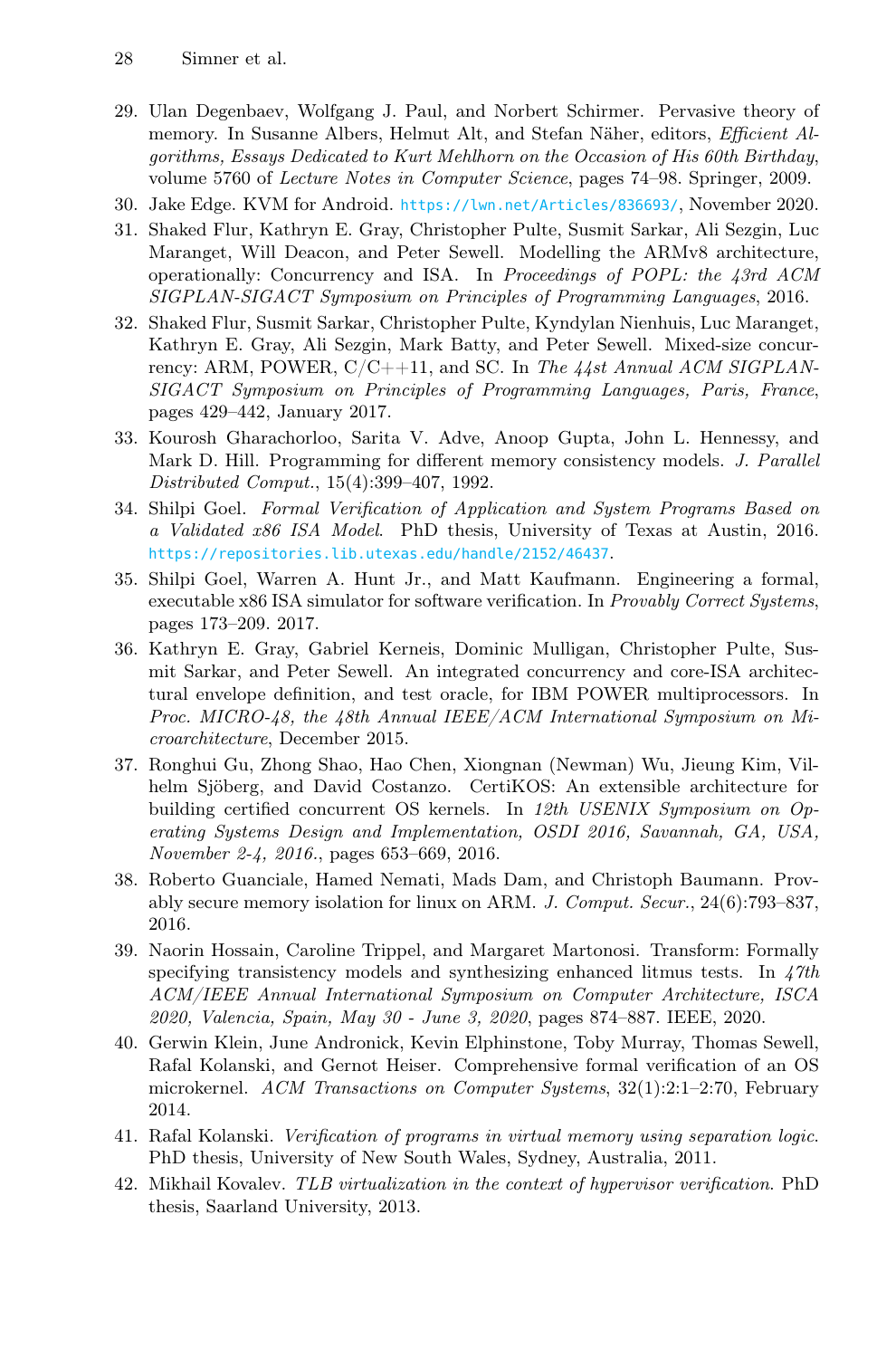- <span id="page-28-1"></span>43. Shih-Wei Li, Xupeng Li, Ronghui Gu, Jason Nieh, and John Zhuang Hui. Formally verified memory protection for a commodity multiprocessor hypervisor. In Michael Bailey and Rachel Greenstadt, editors, 30th USENIX Security Symposium, USENIX Security 2021, August 11-13, 2021, pages 3953–3970. USENIX Association, 2021.
- <span id="page-28-0"></span>44. Shih-Wei Li, Xupeng Li, Ronghui Gu, Jason Nieh, and John Zhuang Hui. A secure and formally verified Linux KVM hypervisor. In 2021 IEEE Symposium on Security and Privacy (SP), pages 839–856, Los Alamitos, CA, USA, may 2021. IEEE Computer Society.
- <span id="page-28-11"></span>45. Arm Ltd. Memory model tool. [https://developer.arm.com/architectures/](https://developer.arm.com/architectures/cpu-architecture/a-profile/memory-model-tool) [cpu-architecture/a-profile/memory-model-tool](https://developer.arm.com/architectures/cpu-architecture/a-profile/memory-model-tool), January 2022. Accessed 2022-01- 18.
- <span id="page-28-10"></span>46. Luc Maranget, Susmit Sarkar, and Peter Sewell. A tutorial introduction to the ARM and POWER relaxed memory models. Draft available from [http://www.cl.](http://www.cl.cam.ac.uk/~pes20/ppc-supplemental/test7.pdf) [cam.ac.uk/~pes20/ppc-supplemental/test7.pdf](http://www.cl.cam.ac.uk/~pes20/ppc-supplemental/test7.pdf), 2012.
- <span id="page-28-7"></span>47. Scott Owens, Susmit Sarkar, and Peter Sewell. A better x86 memory model: x86- TSO. In Proceedings of TPHOLs 2009: Theorem Proving in Higher Order Logics, LNCS 5674, pages 391–407, 2009.
- <span id="page-28-5"></span>48. Christopher Pulte. The Semantics of Multicopy Atomic ARMv8 and RISC-V. PhD thesis, University of Cambridge, 2019. <https://doi.org/10.17863/CAM.39379>.
- <span id="page-28-4"></span>49. Christopher Pulte, Shaked Flur, Will Deacon, Jon French, Susmit Sarkar, and Peter Sewell. Simplifying ARM Concurrency: Multicopy-atomic Axiomatic and Operational Models for ARMv8. In Proceedings of the 45th ACM SIGPLAN Symposium on Principles of Programming Languages, January 2018.
- <span id="page-28-12"></span>50. Christopher Pulte, Jean Pichon-Pharabod, Jeehoon Kang, Sung Hwan Lee, and Chung-Kil Hur. Promising-ARM/RISC-V: a simpler and faster operational concurrency model. In Kathryn S. McKinley and Kathleen Fisher, editors, Proceedings of the 40th ACM SIGPLAN Conference on Programming Language Design and Implementation, PLDI 2019, Phoenix, AZ, USA, June 22-26, 2019, pages 1–15. ACM, 2019.
- <span id="page-28-2"></span>51. Azalea Raad and Viktor Vafeiadis. Persistence semantics for weak memory: Integrating epoch persistency with the tso memory model. Proc. ACM Program. Lang., 2(OOPSLA), oct 2018.
- <span id="page-28-9"></span>52. Susmit Sarkar, Kayvan Memarian, Scott Owens, Mark Batty, Peter Sewell, Luc Maranget, Jade Alglave, and Derek Williams. Synchronising  $C/C++$  and POWER. In Proceedings of PLDI 2012, the 33rd ACM SIGPLAN conference on Programming Language Design and Implementation (Beijing), pages 311–322, 2012.
- <span id="page-28-3"></span>53. Susmit Sarkar, Peter Sewell, Jade Alglave, Luc Maranget, and Derek Williams. Understanding POWER multiprocessors. In Proceedings of PLDI 2011: the 32nd ACM SIGPLAN conference on Programming Language Design and Implementation, pages 175–186, 2011.
- <span id="page-28-6"></span>54. Susmit Sarkar, Peter Sewell, Francesco Zappa Nardelli, Scott Owens, Tom Ridge, Thomas Braibant, Magnus Myreen, and Jade Alglave. The semantics of x86-CC multiprocessor machine code. In Proceedings of POPL 2009: the 36th annual ACM SIGPLAN-SIGACT symposium on Principles of Programming Languages, pages 379–391, January 2009.
- <span id="page-28-8"></span>55. Peter Sewell, Susmit Sarkar, Scott Owens, Francesco Zappa Nardelli, and Magnus O. Myreen. x86-TSO: A rigorous and usable programmer's model for x86 multiprocessors. *Communications of the ACM*, 53(7):89–97, July 2010. (Research Highlights).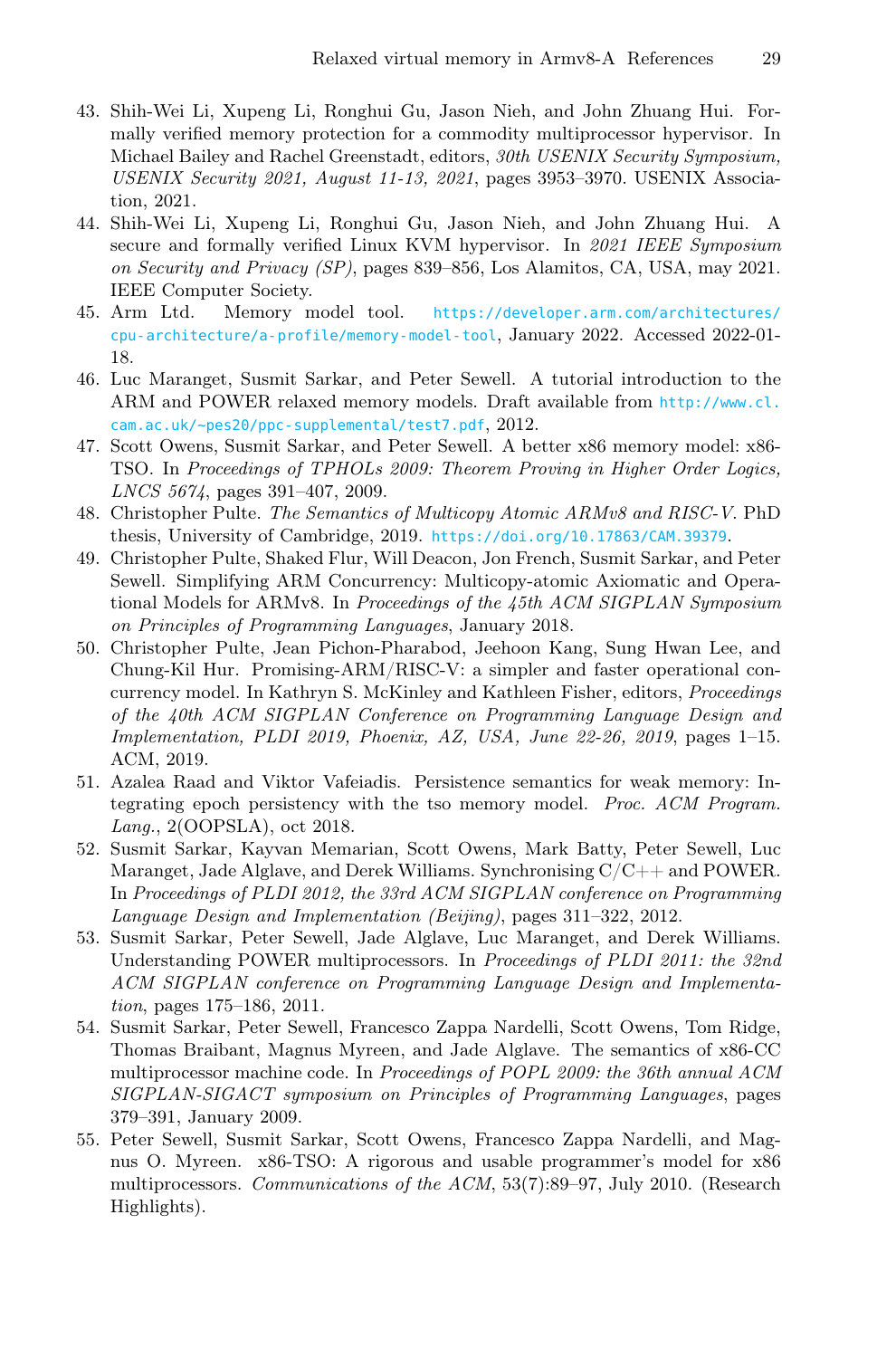- <span id="page-29-6"></span>56. Ben Simner, Shaked Flur, Christopher Pulte, Alasdair Armstrong, Jean Pichon-Pharabod, Luc Maranget, and Peter Sewell. ARMv8-A system semantics: instruction fetch in relaxed architectures (extended version). In Proceedings of the 29th European Symposium on Programming, April 2020.
- <span id="page-29-0"></span>57. Hira Syeda and Gerwin Klein. Reasoning about translation lookaside buffers. In LPAR-21, 21st International Conference on Logic for Programming, Artificial Intelligence and Reasoning, Maun, Botswana, May 7-12, 2017, pages 490–508, 2017.
- <span id="page-29-2"></span>58. Hira Taqdees Syeda. Low-level program verification under cached address translation. PhD thesis, University of New South Wales, Sydney, Australia, 2019.
- <span id="page-29-1"></span>59. Hira Taqdees Syeda and Gerwin Klein. Program verification in the presence of cached address translation. In Interactive Theorem Proving - 9th International Conference, ITP 2018, Held as Part of the Federated Logic Conference, FloC 2018, Oxford, UK, July 9-12, 2018, Proceedings, pages 542–559, 2018.
- <span id="page-29-3"></span>60. Hira Taqdees Syeda and Gerwin Klein. Formal reasoning under cached address translation. J. Autom. Reason., 64(5):911–945, 2020.
- <span id="page-29-5"></span>61. Runzhou Tao, Jianan Yao, Xupeng Li, Shih-Wei Li, Jason Nieh, and Ronghui Gu. Formal verification of a multiprocessor hypervisor on arm relaxed memory hardware. In SOSP 2021: Proceedings of the 28th ACM Symposium on Operating Systems Principles, October 2021.
- <span id="page-29-4"></span>62. Hendrik Tews, Marcus Völp, and Tjark Weber. Formal memory models for the verification of low-level operating-system code. J. Autom. Reason., 42(2-4):189– 227, 2009.
- <span id="page-29-8"></span>63. Caroline Trippel, Yatin A. Manerkar, Daniel Lustig, Michael Pellauer, and Margaret Martonosi. Tricheck: Memory model verification at the trisection of software, hardware, and ISA. In Yunji Chen, Olivier Temam, and John Carter, editors, Proceedings of the Twenty-Second International Conference on Architectural Support for Programming Languages and Operating Systems, ASPLOS 2017, Xi'an, China, April 8-12, 2017, pages 119–133. ACM, 2017.
- <span id="page-29-9"></span>64. Andrew Waterman and Krste Asanović, editors. The RISC-V Instruction Set Manual Volume I: Unprivileged ISA. December 2018. Document Version 20181221- Public-Review-draft. Contributors: Arvind, Krste Asanović, Rimas Avižienis, Jacob Bachmeyer, Christopher F. Batten, Allen J. Baum, Alex Bradbury, Scott Beamer, Preston Briggs, Christopher Celio, Chuanhua Chang, David Chisnall, Paul Clayton, Palmer Dabbelt, Roger Espasa, Shaked Flur, Stefan Freudenberger, Jan Gray, Michael Hamburg, John Hauser, David Horner, Bruce Hoult, Alexandre Joannou, Olof Johansson, Ben Keller, Yunsup Lee, Paul Loewenstein, Daniel Lustig, Yatin Manerkar, Luc Maranget, Margaret Martonosi, Joseph Myers, Vijayanand Nagarajan, Rishiyur Nikhil, Jonas Oberhauser, Stefan O'Rear, Albert Ou, John Ousterhout, David Patterson, Christopher Pulte, Jose Renau, Colin Schmidt, Peter Sewell, Susmit Sarkar, Michael Taylor, Wesley Terpstra, Matt Thomas, Tommy Thorn, Caroline Trippel, Ray VanDeWalker, Muralidaran Vijayaraghavan, Megan Wachs, Andrew Waterman, Robert Watson, Derek Williams, Andrew Wright, Reinoud Zandijk, and Sizhuo Zhang.
- <span id="page-29-7"></span>65. John Wickerson, Mark Batty, Tyler Sorensen, and George A. Constantinides. Automatically comparing memory consistency models. In Giuseppe Castagna and Andrew D. Gordon, editors, *Proceedings of the 44th ACM SIGPLAN Symposium* on Principles of Programming Languages, POPL 2017, Paris, France, January 18-20, 2017, pages 190–204. ACM, 2017.